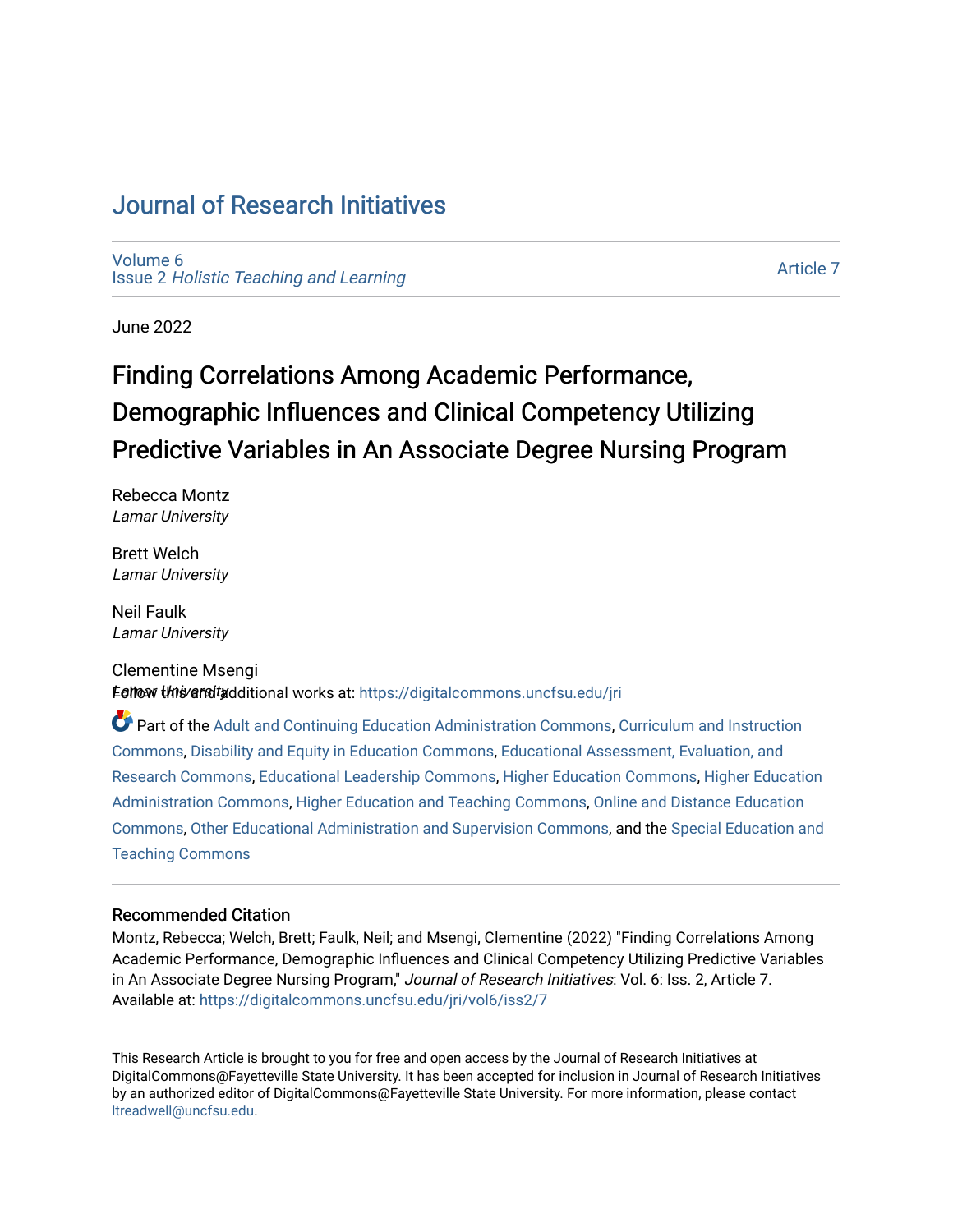# Finding Correlations Among Academic Performance, Demographic Influences and Clinical Competency Utilizing Predictive Variables in An Associate Degree Nursing Program

About the Author(s) Dr. Rebecca Montz,

6042 Cheena Dr.

Houston, TX, 77096

(337) 354-5126

[rlmontz12@gmail.com](mailto:rlmontz12@gmail.com)

Dr. Brett Welch, Lamar University 4400 MLK Blvd.

Beaumont, TX 77710

(409) 880-8215

[brett.welch@lamar.edu](mailto:brett.welch@lamar.edu)

Dr. Neil Faulk, Lamar University 4400 MLK Blvd.

Beaumont, TX 77710

(409) 880-7362

[nfaulk@lamar.edu](mailto:nfaulk@lamar.edu)

Dr. Clementine Msengi, Lamar University 4400 MLK Blvd.

Beaumont, TX 77710

(409) 880-8209

[clementine.msengi@lamar.edu](mailto:clementine.msengi@lamar.edu)

# Keywords

Admission Criteria, Clinical Competencies, Compassionate Practice, Emotional Intelligence, Student Retention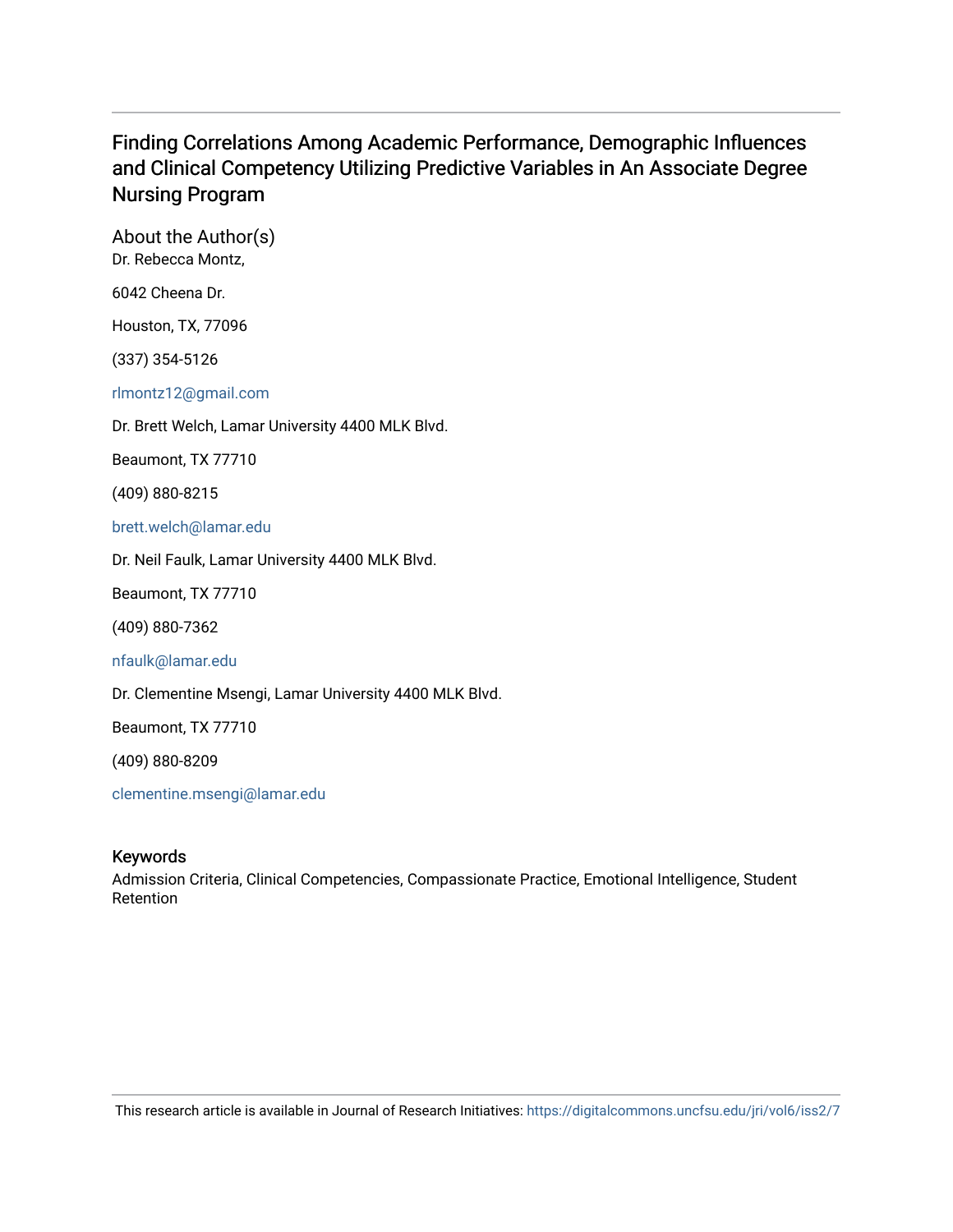

**Finding Correlations Among Academic Performance, Demographic Influences and Clinical Competency Utilizing Predictive Variables in An Associate Degree Nursing Program**

 Dr. Rebecca Montz, *Lamar University* Dr. Brett Welch, Lamar University, *Dr. Neil Faulk, Lamar University* Dr. Clementine Msengi, *Lamar University*

#### **Abstract**

A nonexperimental, quantitative, correlation study was utilized as the research design to explore the relationship between multiple academic and demographic variables on the final clinical assessment score and Health Education Systems, Inc., (HESI) Exit Exam  $(E^2)$  score from a South Texas ADN program. The research was conducted to address the nursing workforce shortage and effective ways to predict academic and clinical achievements for associate degree nursing (ADN) programs. The academic variables for the research consisted of preadmission grade point average (GPA) and Anatomy and Physiology (A&P) I prerequisite GPA. Age and gender were used as the demographic variables for the research.

Quantitative correlational analysis identified if academic and demographic variables were beneficial in determining not only academic achievement but also the clinical success of nursing students to validate admission criteria for the future selection process of applicants at a small, public community college in South Texas. The results of the research determined a student's overall academic performance and demographic background will not inhibit them from becoming a successful nurse.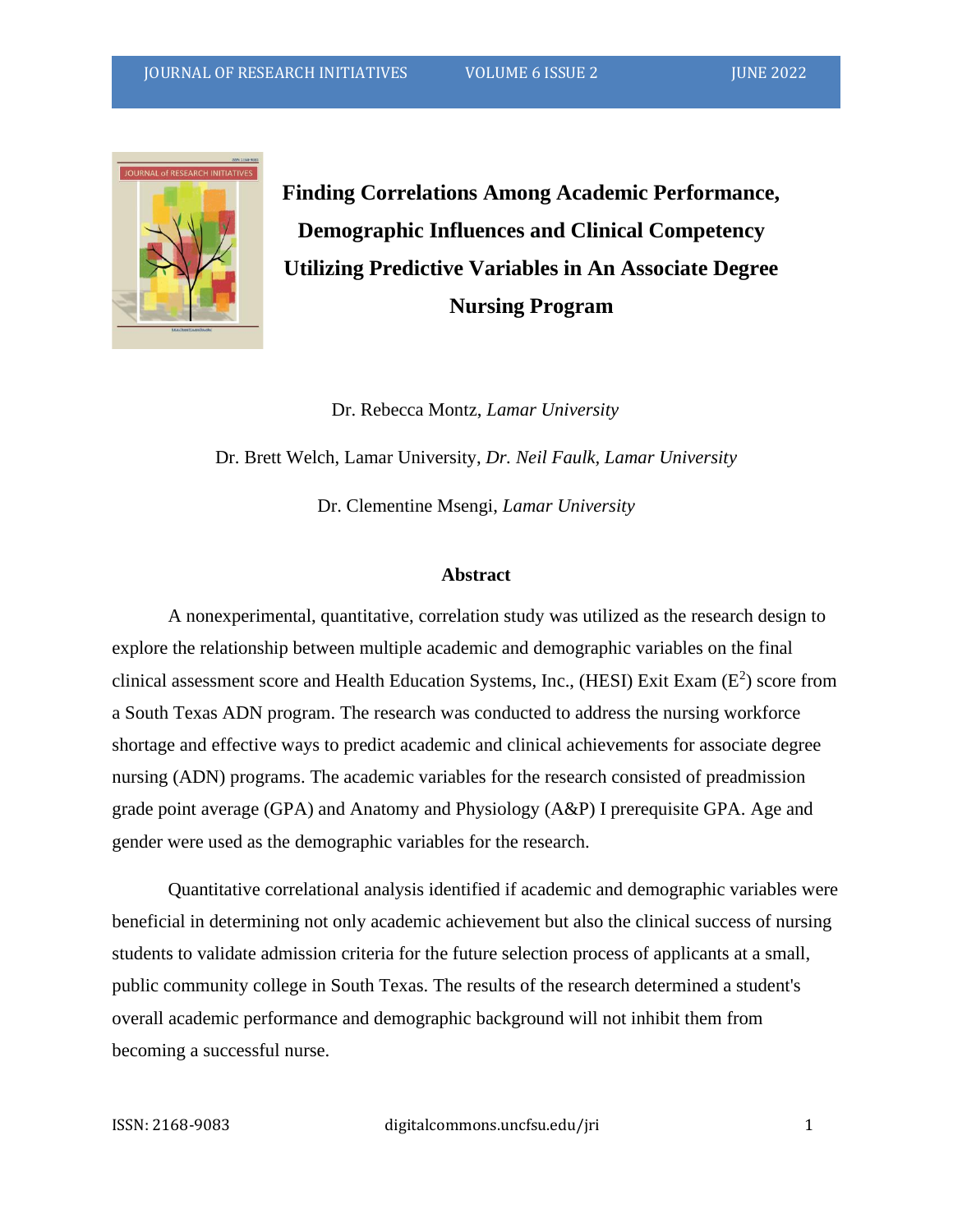Keywords:

Admission Criteria, Clinical Competencies, Compassionate Practice, Emotional Intelligence, Student Retention

# **Introduction**

The admissions selection for nursing programs has become increasingly challenging due to the pressure of potential applicants achieving the desired outcome of becoming a registered nurse and contributing to the workforce (Wambuguh, Eckfield, & Hofwegen, 2016). A few of the challenges of applicant selection consist of large applicant pools, predicted future nursing shortages, lack of nursing faculty, inadequate financial program resources, and insufficient clinical training facilities (Wambuguh et al., 2016). Research by Grant (2016) has shown the United States (US) has undergone a nursing shortage for decades. This has been in large part to the aging population, the growing prevalence of prolonged disease, and the insufficient capacity of nursing schools (Grant, 2016). The deficit is on the verge of becoming a crisis that will impact both patients and healthcare providers (2016). America's nurses compose over 3 million healthcare employees, which makes it the field's largest division and continues to be one of the fastest-growing professions (2016). According to the Bureau of Labor Statistics (2017), employment of nurses is projected to grow 15 percent from 2016 to 2026.

Research by Pitt, Powis, Levett-Jones, & Hunter (2012) addressed the need to identify factors that affect students' progression and attrition considering nursing programs have increased the number of accepted applicants to suffice the workforce need. Previous practice focused on factors that impact students' academic performance rather than investigating factors that affect attrition and clinical performance. Research by Pitt et al. (2012) found that nursing attrition wasrelated to age, gender, admission qualifications, performance in science courses, critical thinking skills, and academic engagement.

The clinical setting is a contributor to the attrition in nursing education as it was identified as an essential stressor which requires remediation to strengthen student confidence and assure clinical proficiency and quality patient care (Lynn & Twigg, 2010). Investigators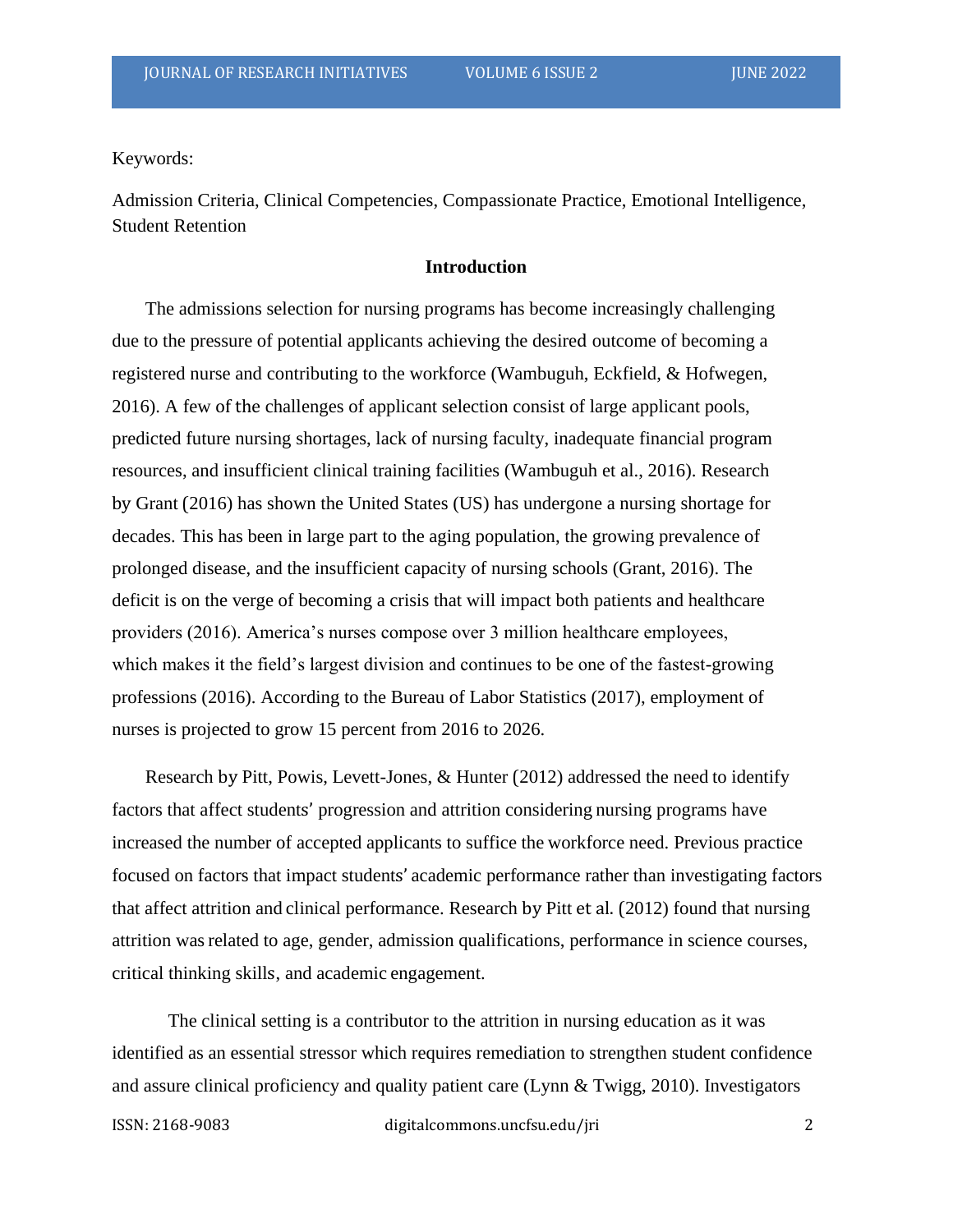recommended examination of variables that impact the clinical performance of students considering the vital role of clinical competencies required in the profession due to a significant insufficiency of research (Pitt et al., 2012).

Examining the admission criteria for associate degree nursing (ADN) applicants could lead to the establishment of reliable predictors of academic and clinical achievement. Luparell (2011) published that students are often evaluated on their clinical and intellectual skills, but even students who perform at high levels academically and clinically were lacking in the ability to interact efficiently and professionally with people. Therefore, the need exists for nursing programs to apply valuable affective screening criteria of applicants. Thus, improving the probability of all admitted nursing students completing the necessary academic and clinical portions of the program to address our national nursing shortage.

#### **Background**

The Bureau of Labor Statistics (2017) identified the healthcare industry as one of the largest industries in the US. Educational institutions must select applicants that will graduate and fulfill job needs. However, more research is warranted to identify variables that can be utilized in the admissions process to predict the academic and clinical success of students. The clinical environment requires students to incorporate and apply educational content to interpret and address medical situations (Lynn & Twigg, 2010). Research by Lynn & Twigg (2010) concluded that 10 to 20 percent of the University of Maryland School or Nursing students struggled in the clinical setting.

ISSN: 2168-9083 digitalcommons.uncfsu.edu/jri 3 Therefore, reliable admission criteria should include students' academic ability, as well as noncognitive attributes such as communication skills and persistence to predict clinical success (Ingrassia, 2016). Health education programs require students to become accomplished in their chosen field by demonstrating competence in the clinical and classroom settings (Cox, Clutter, Sergakis, & Harris, 2013). Casares, Bradley, Jaffe, and Lee (2003) investigated how clinical education is the primary factor of healthcare programs that connect academic education with the technical application of knowledge and skills in the workplace. The clinical experience provides students the possibility to test theories and experiences acquired in the classroom and to improve skills through patient interaction under the guidance of a licensed healthcare worker (Casares et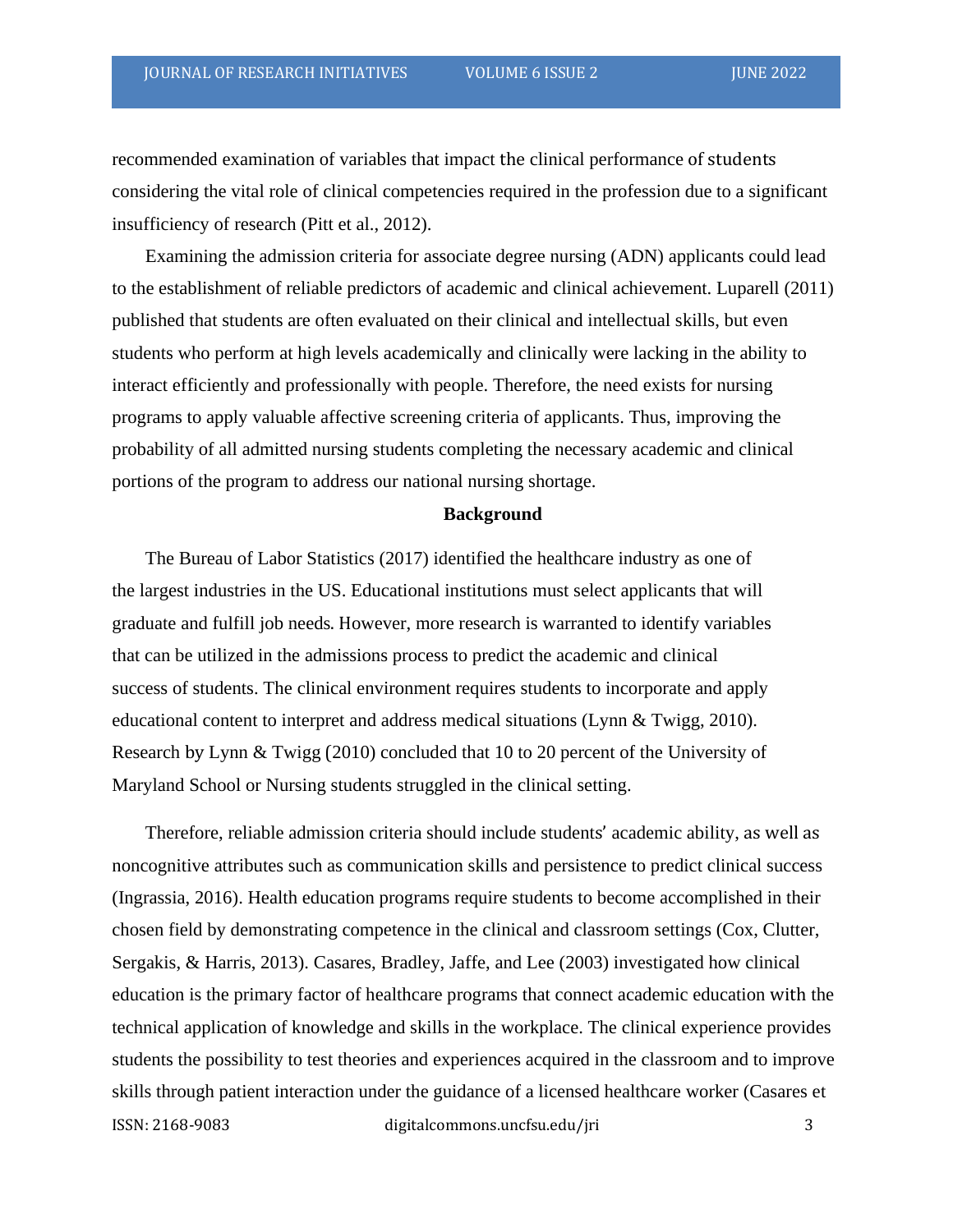al., 2003).

Nancarrow, Moran, and Graham (2014) researched that 21st-century healthcare workforce training should be centered in the clinical setting with a high emphasis on competencies. The researchers expressed that a competency-based model include an increase in clinical service to assist with workforce shortage and clinical training resources that aid in developing technical skills, not just lecture-based education (Nancarrow et al., 2014). The research emphasized competency-based education focused on the achievement of mastery through the measurement of learning and its concentration on operational proficiency and effectiveness (Nancarrow et al., 2014).

The demand for more skilled workers, at the national and local levels, is significantly affected by the Baby Boomer population, which will present a notable shortage of healthcare workers in the US (Barfield, Folio, Lam, & Zhang, 2011). Jacobson and Lalonde (2013) validated that improving workforce skills enhances the nation's competitiveness and fosters economic growth. Nursing programs must determine a method for selecting the best prospective students to meet the workforce shortage. Prospective students must possess the academic and clinical skills needed to perform the nursing job responsibilities. By identifying which variables can be used as predictors of future academic and clinical success, programs can decrease attrition rates and provide the workforce with an adequate number of qualified nurses.

#### **Purpose of the Study**

The primary purpose of this research was to identify if academic variables such as preadmission grade point average (GPA) and Anatomy and Physiology I (A&P) GPA predicted clinical performance. The research also examined post-admission criteria, such as the  $E^2$  score, to determine the students' overall academic and clinical achievement through the five-semester program. Age and gender of all students were utilized as the demographic variables for the research to investigate clinical performance. The prerequisite course, A&P I, was investigated to determine if a correlation with the  $E^2$  score existed. All pre-and post -admission criteria variables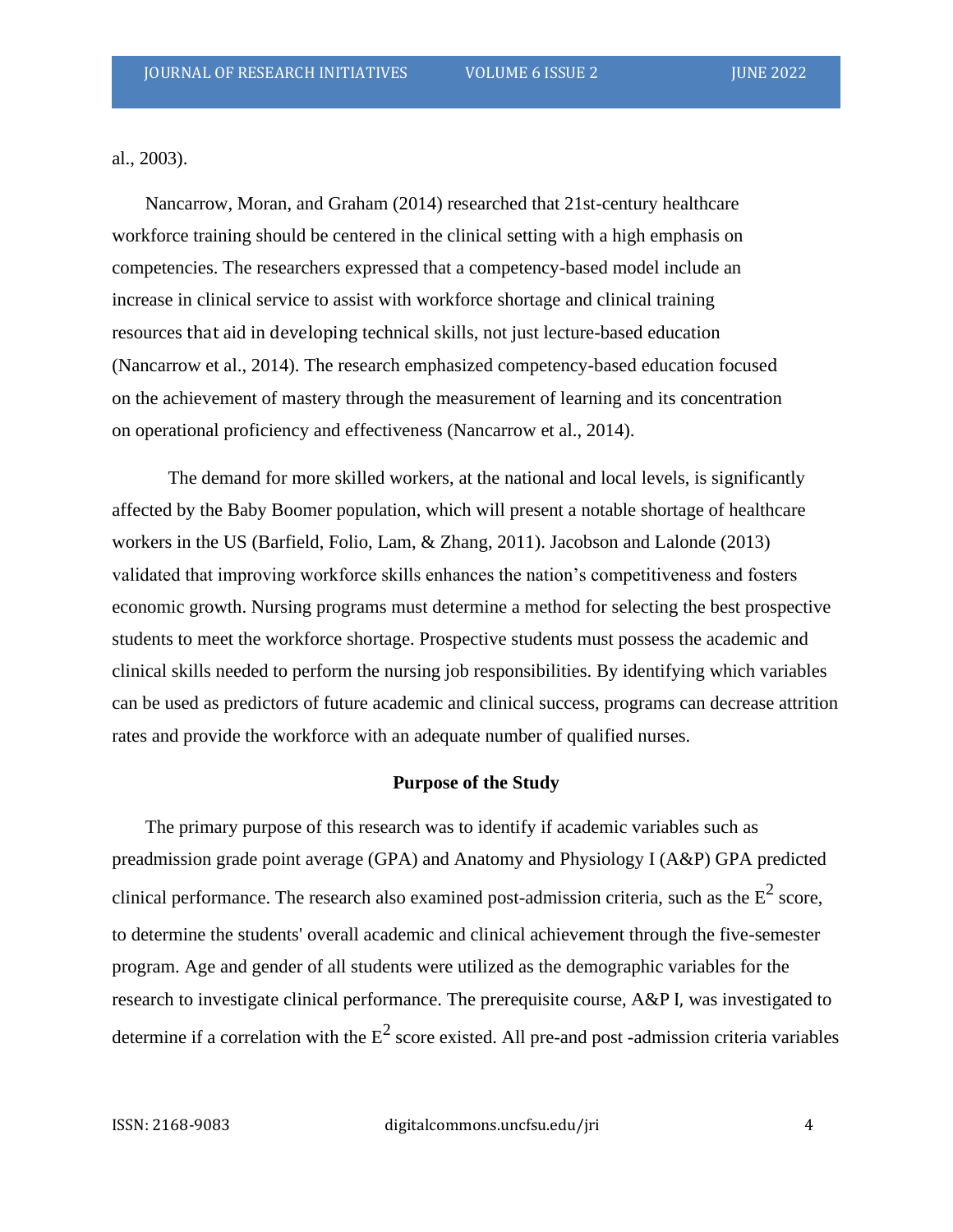were used to predict the final clinical assessment score, in turn determining if the variables impacted professional and technical skills.

This research helps fill a gap in the literature as most previous research has concentrated primarily on factors that influence nursing students' academic performance, with limited studies examining factors that affect attrition and only one study investigating the impact on clinical performance (Pitt et al., 2012). Admission processes in higher education are as diverse as the needs of the institutions and applicant pools, they are aimed to satisfy. The data obtained from this research will aid nursing faculty in making decisions concerning admission criteria for applicants, therefore benefiting student retention and inversely impacting the existing shortage. Also, the research may have implications for other ADN programs to utilize the A&P I GPA as a significant component of their admission criteria.

Many admission selections focus on a mixture of subjective and objective variables which include personal essays, interviews, standardized test scores, letter of recommendations, preadmission GPAs, and success of pre- requisite courses. However, some higher education institutions provide open or nonselective admissions. Nearly 78 percent of institutions recognize standardized test scores to be significant but are evaluated in combination with academic transcripts ("Are test scores still important," 2018). Although test scores and grades seem to be the most notable aspect of a college application, other college admissions requirements such as class rank, interviews, essays, and recommendation letters all have some influence on the result of the admissions process ("Are test scores still important," 2018).

Healthcare programs limit the number of students accepted into the program due to the restricting of enrollment available at clinical facilities in which students receive technical training. In regulating the number of students, clear criteria of admissions must be established with clear guidelines to ensure the selection of dedicated and capable students that are likely to finish challenging programs which qualify them for a profession in the healthcare settings. Expanding the number of nurses, to improve the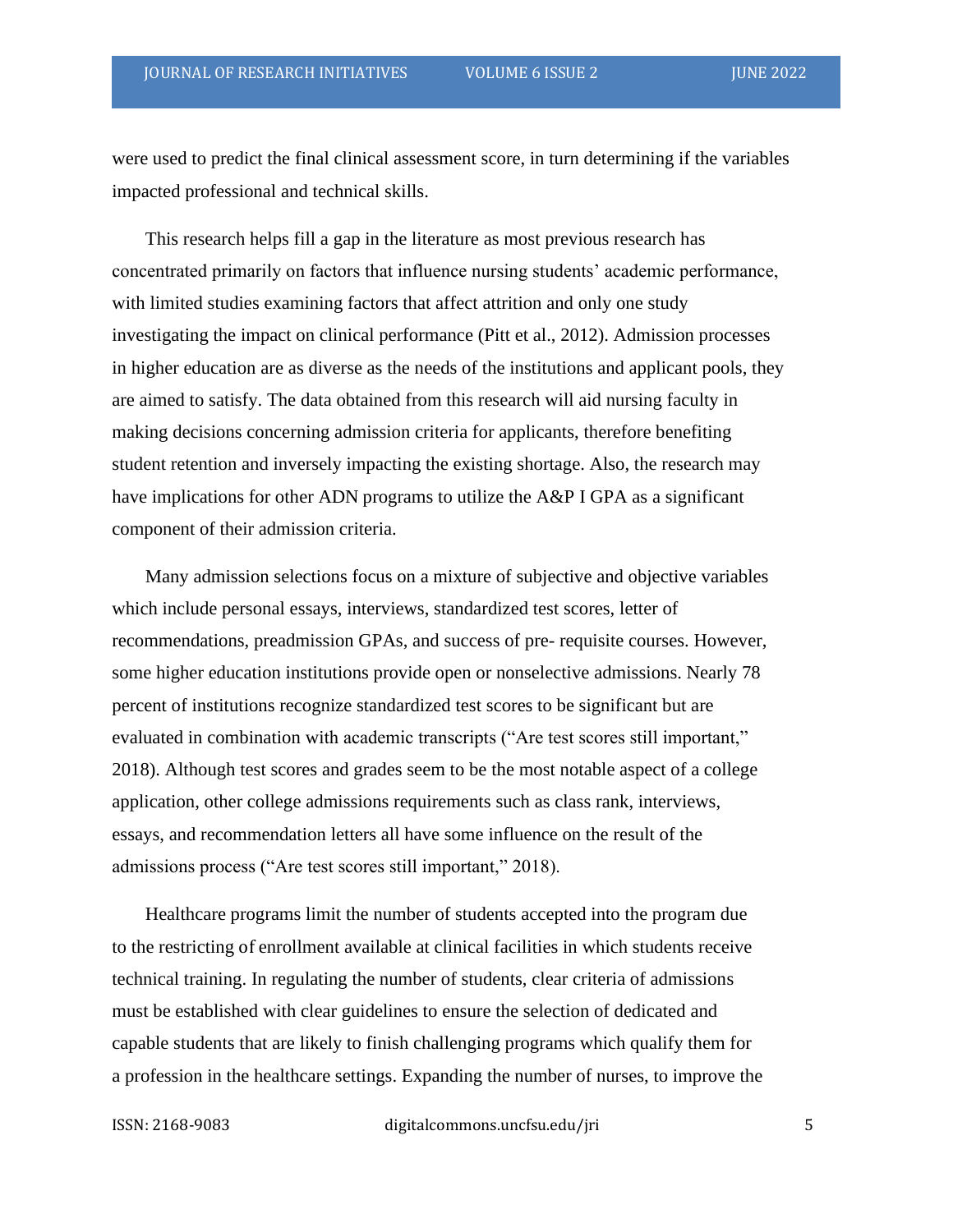nursing shortage, relies on the success of the applicants accepted into programs, student retention, and the number who successfully pass The National Council Licensure Examination (NCLEX-RN). The declining number of graduates contributes to the nursing shortage by preventing entrance into the workforce which is due to nursing school attrition and NCLEX-RN deficiency (Yoho, 2006).

Investigating admission criteria success in an ADN program provides insight into factors that can promote successful clinical performance and program completion. The comparison of admission criteria to final clinical assessment scores assists faculty of ADN programs in distinguishing nursing students who are expected to be competent and capable of completing the program which in turn aids in improving the country's deficit of nurses. The results of the study will contribute valuable information to nursing faculty as they cultivate admission criteria to reflect the diversity of nursing applicants.

#### **Methods**

The research utilized a quantitative non-experimentation correlational research design to consider the research questions. According to Creswell (2012), quantitative research seeks to quantify data and generalize results from a sample of the population of interest. The objective of this research was to identify academic and demographic variables which statistically relate to the final clinical assessment and  $E^2$  scores of ADN students at an urban community college in South Texas. Creswell (2012) discussed that correlational research attempts to identify whether an association between variables exists and reveals the nature and extent of the relationship without requiring any experimental interventions.

Descriptive data including age, gender, preadmission GPA, A&P I GPA, and  $E^2$ score, and final clinical assessment scores were gathered from the files of the 2016 and 2017 graduates of an ADN program. The preadmission GPA consisted of required prerequisites and core courses in A&P I, medical terminology, chemistry, English, microbiology, psychology, humanities, and math. Clinical assessment evaluations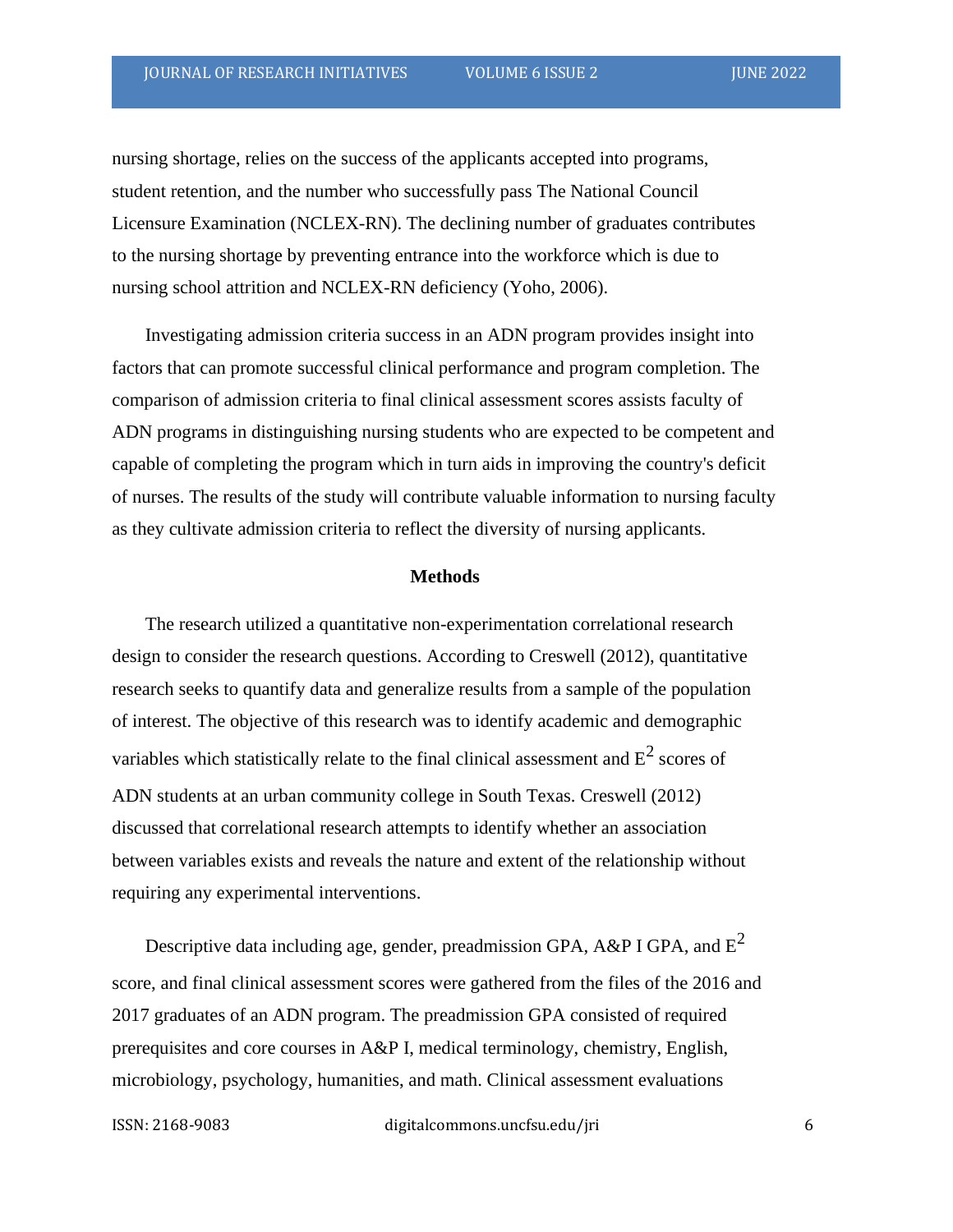examined students' professionalism (time management, preparedness, implementation of policies and procedures), informatics (confidentiality, Centers for Disease Control and Prevention guidelines, patient reports), and patient care (assessment, diagnosis, care

planning, ethics, implementation, teamwork).

The independent variables in this research were ADN students' preadmission GPA, A&P I GPA,  $E^2$  score, gender, and age. The independent variables were compared to the dependent variable which was final clinical assessment score. The  $E^2$  score also represented the dependent variable for the simple regression design whereas the independent variable was A&P I GPA. The research sought to conclude if the independent variables can be utilized in the future selection admissions process for community college ADN programs.

A convenience sample was used in the research because students had graduated from the ADN program during the timeframe the retrospective data was evaluated. The population of importance for this research was past graduates from a single South Texas accredited ADN program that utilizes a competency-based curriculum. The participants were ADN students who completed the program and graduated in 2016 ( $n = 40$ ) and 2017  $(n = 51)$ . The demographic characteristics retrieved from this sample included age and gender. The data represented females ( $n = 64$ ) and males ( $n = 27$ ). The range in age was 20 to 49 with the mean age being  $(M = 30.08)$ . Complete academic records were used for data collection constituted by the sample of participants ( $n = 91$ ).

Permission was granted from the Investigational Review Board (IRB) of the nursing program's college and Lamar University Office of Research and Sponsored Programs Administration. Permission was also obtained from the Director of Nursing to access student records such as academic transcripts and clinical assessments from the participating college. Due to the sensitivity of collected data from the college such as grades, test scores, and demographic information, all names were removed to ensure the privacy of the graduates. In a retrospective study published by Kruzicevic et al. (2012),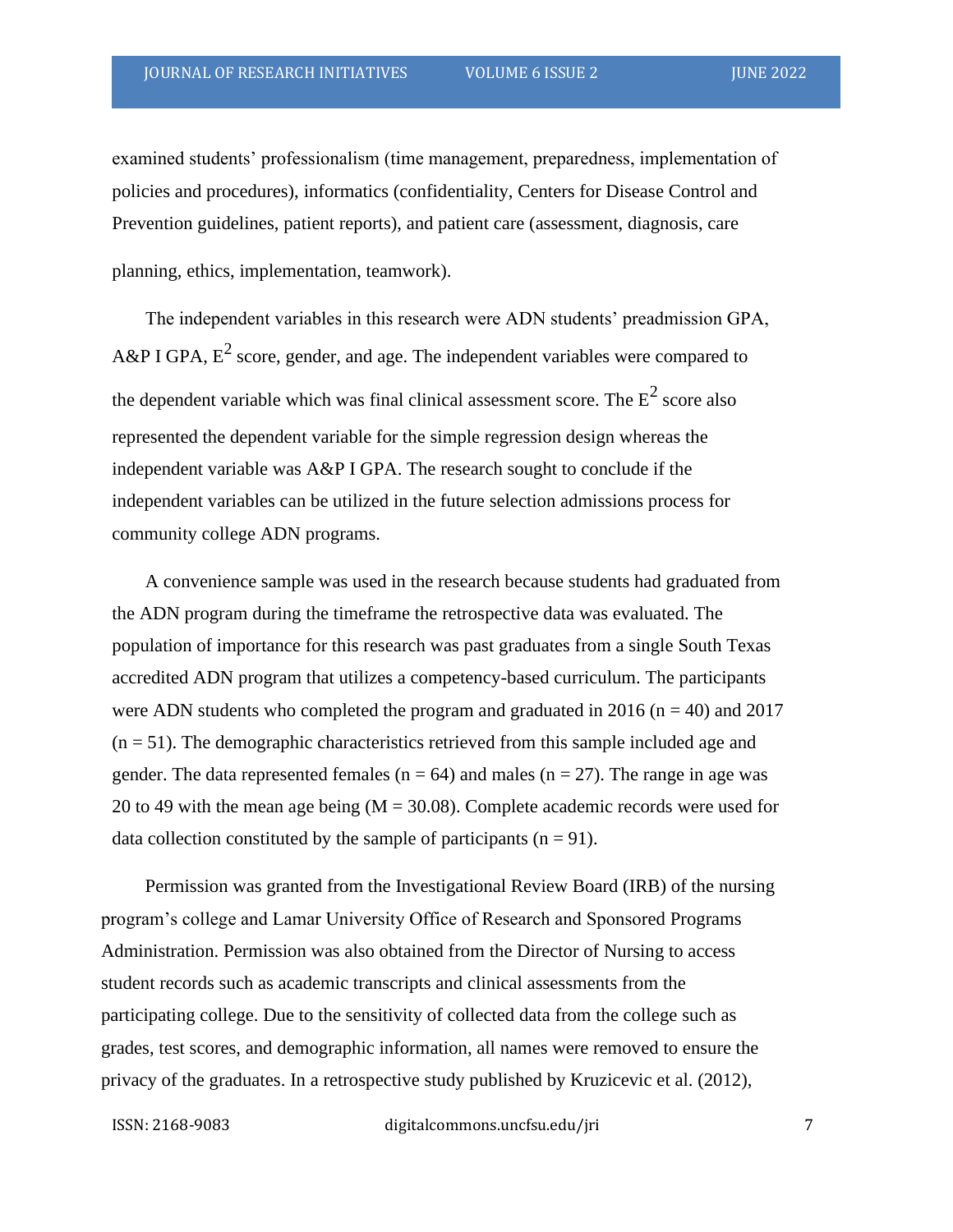data collection was considered exempt from student permission since the data was archival; therefore, permission from the graduates was not practical.

# **Research Findings**

Descriptive statistics using analysis of variance were utilized for this research. The descriptive research identified various admission variables related to the overall academic and clinical performance of ADN nursing students. Applying the information found in the participants' academic records, including official college transcripts, A&P I GPA,  $E^2$  score report, and demographic information were collected. The quantitative, retrospective research involved examining if academic and demographics variables impacted the final clinical assessment score as well as the  $E^2$  score in an ADN program.

Archived data was retrieved and used from college records and existing databases. The research utilized descriptive statistics, analysis of variance, multiple and simple regressions, and Pearson correlation models to analyze the data. The  $\alpha$ levels were considered significant if  $p < .05$ . The dependent variable used to determine clinical performance was the final clinical assessment score and the independent variables were preadmission GPA, A&P I GPA,  $E^2$  score, age, and gender. The collected data was inserted into Statistical Package for Social Science (SPSS) to calculate the descriptive statistics. The descriptive data described the students included in the research, multiple regression, simple regression, and Pearson correlation which were used to identify the presence of significant relationships between variables and the final clinical assessment and  $E^2$  scores.

The findings of the analyses are presented in this chapter by using descriptive statistics and the following results: (a) assumption testing multiple regression analysis, (b) multiple regression analysis, (c) assumption testing for simple regression analysis, (d) simple regression analysis, (e) assumption testing for correlation analysis, and (f) Pearson analysis for correlation analysis. The research was guided by the following research questions and null hypotheses: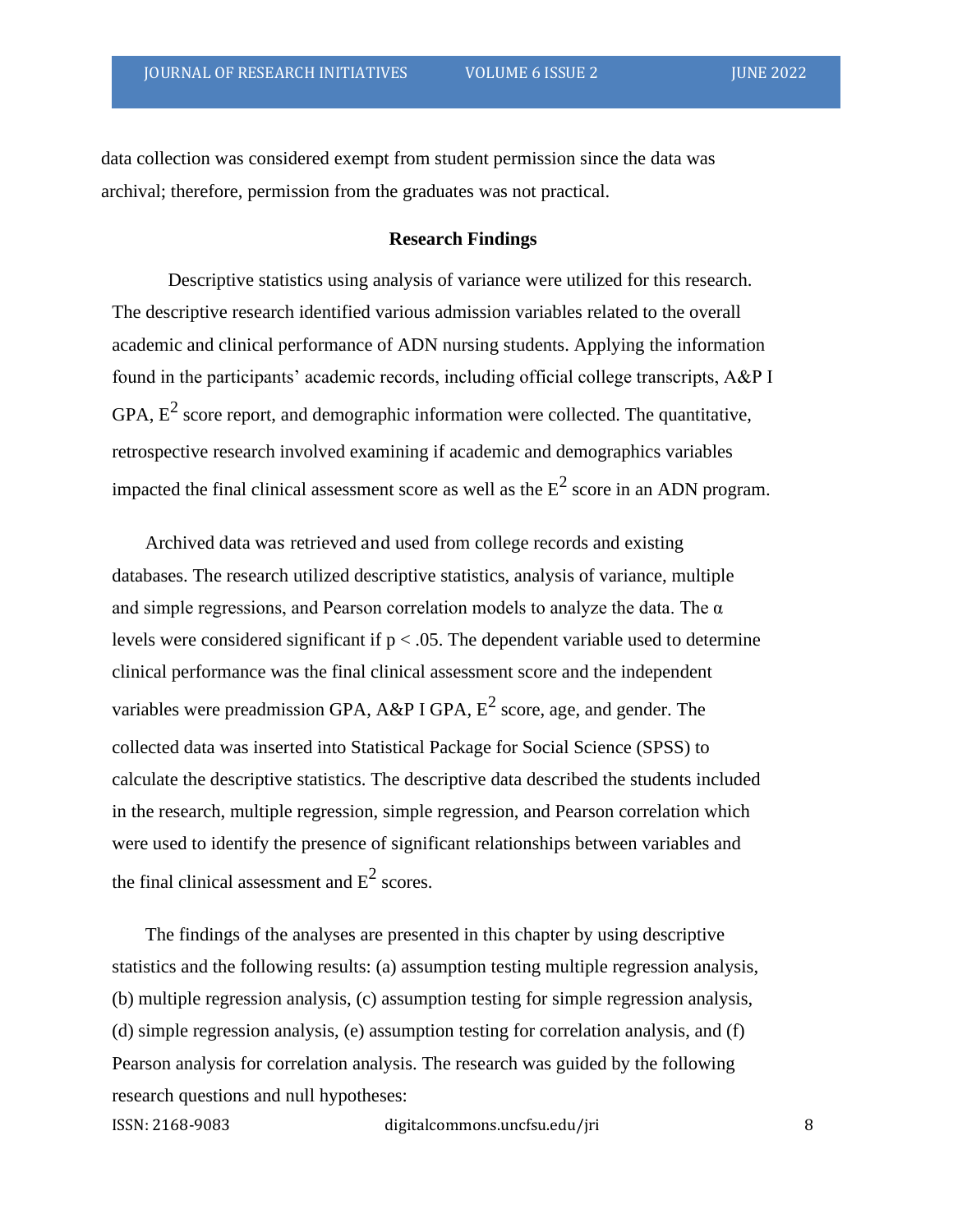RQ 1. Is there a significant relationship between the final clinical assessment score and preadmission GPA and the age, gender, A&P I GPA, for ADN students?

> *H10*: There is no significant relationship between the final clinical assessment score and preadmission GPA and the age, gender, A&P I GPA, for ADN students.

> *H1a*: There is a significant relationship between the final clinical assessment score and preadmission GPA and the age, gender, A&P I GPA, for ADN students.

RQ 2. Is there a significant relationship between the A&P I GPA and the  $E^2$  score for ADN students?

> *H2<sup>0</sup>* : There is no significant relationship between the A&P I GPA and the  $E^2$  score for ADN students.

 $H2a$ : There is a significant relationship between the A&P I GPA and the  $E^2$  score for ADN students.

RQ 3. Is there a significant relationship between the  $E^2$  score and the final clinical assessment score for ADN students?

> *H30*: There is no significant relationship between the  $E^2$  score and the final clinical assessment score for ADN students.

*H3a*: There is a significant relationship between the  $E^2$  score and the final clinical assessment score for ADN students.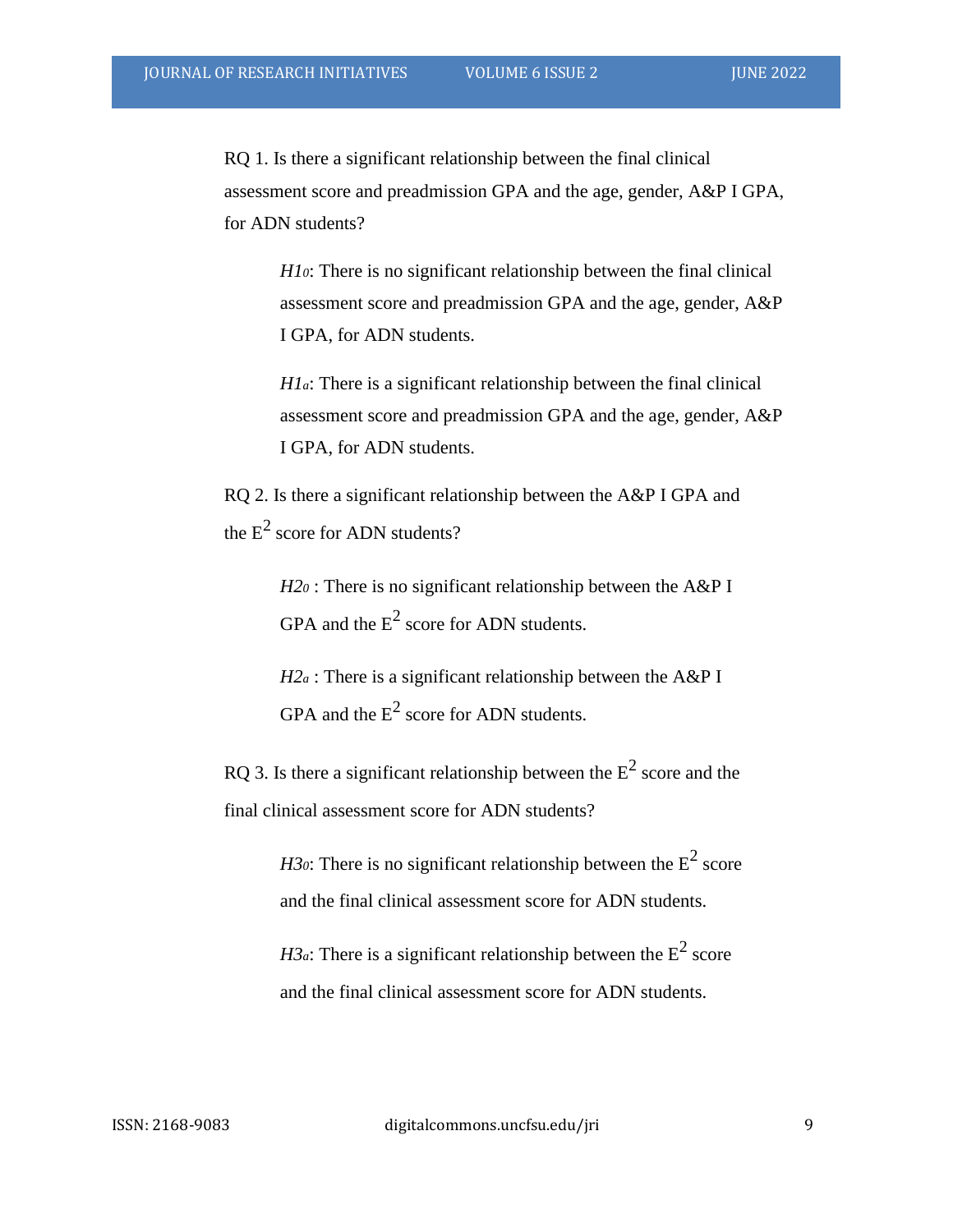#### **Findings for Research Question One**

The first research question investigated the relationship between academic and demographic variables on the final clinical assessment score. The academic variables included preadmission GPA and A&P I GPA. The demographic variables of the 2016 and 2017 ADN graduates from a South Texas program consisted of age and gender. The following variables were dummy coded: Gender female  $(1 =$  Female,  $0 =$  Male) and gender male  $(1 = Male, 0 = Female)$ . The descriptive statistics for the selected variables are provided in Table 1.

#### **Table 1**

*Descriptive Statistics for Research Question One Selected Variables (n = 91)*

| Variables            | Low            | High | M      | SD     |
|----------------------|----------------|------|--------|--------|
| <b>CP</b> Eval Score | 84             | 96   | 91.13  | 1.990  |
| Pre Admissions GPA   | 2.50           | 4.00 | 3.1634 | .36735 |
| Age                  | 20             | 49   | 30.08  | 7.377  |
| Gender Female        | $\overline{0}$ | 1    | .70    | .459   |
| Gender Male          | $\Omega$       | 1    | .30    | .459   |
| A&PGPA               | 2.00           | 4.00 | 3.2088 | .69148 |
|                      |                |      |        |        |

Note. Statistics variables for final clinical assessment score, preadmission GPA, age, gender female, gender male, and A&P I GPA

The statistics included the students' final clinical assessment score  $(M = 91.13,$ SD= 1.990), preadmission GPA (M = 3.1634, SD = .36735), age (M =

30.08, SD = 7.377), gender female ( $M = .70$ ), gender male ( $M = .30$ ), and A&P I GPA ( $M = 3.2088$ ,  $SD = .69148$ ).

ISSN: 2168-9083 digitalcommons.uncfsu.edu/jri 10 Following, the multiple regression output an ANOVA was performed which examines if the regression model serves a more significant predictor of the final clinical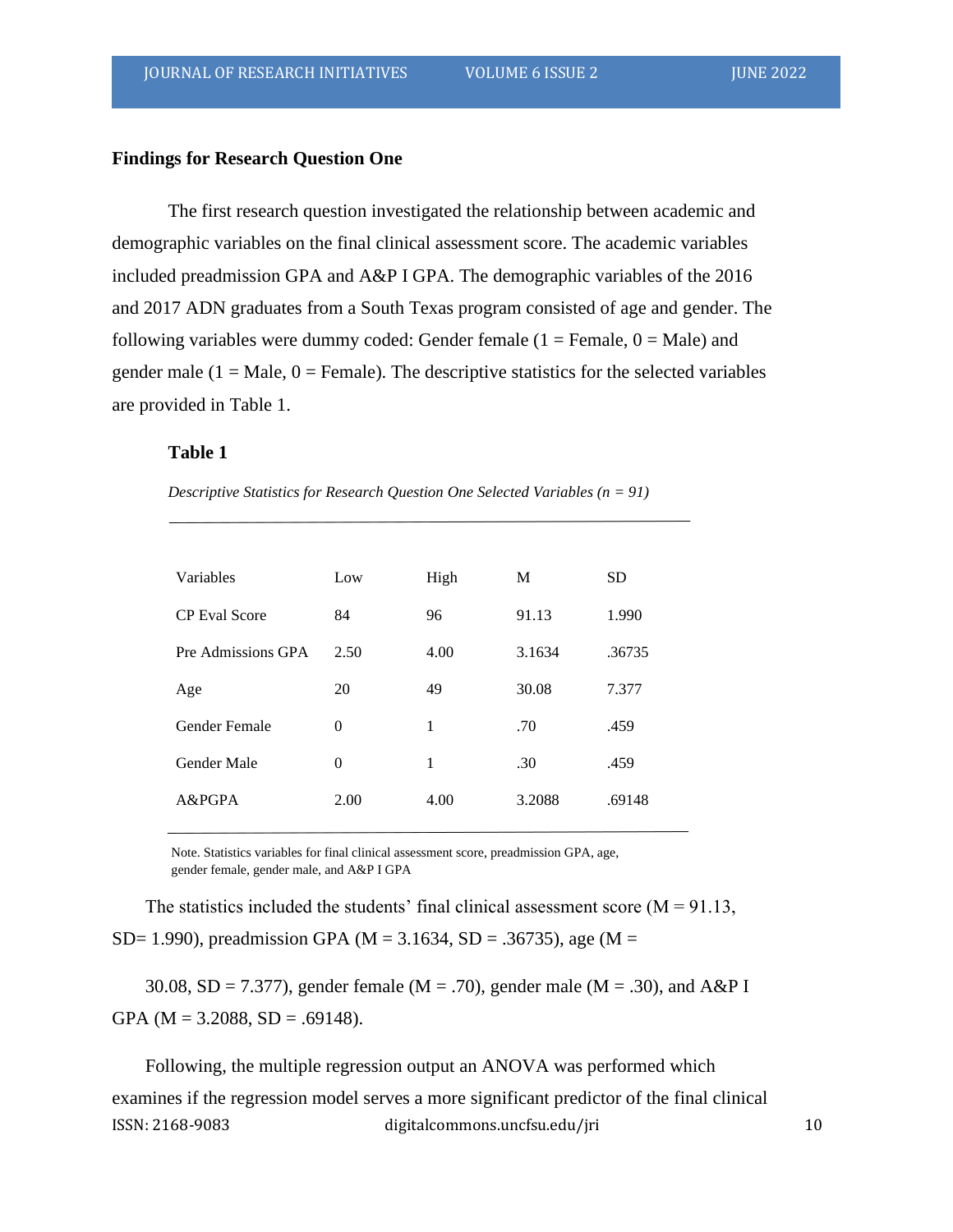assessment score compared to utilizing the mean. As represented, the amount of variance the current model accounts for is 3.5% of the variance in final clinical assessment score, and this was not statistically significant at  $F(4, 86) = 1.815$ ,  $p = 0.133$  (Table 2 and 3).

# **Table 2**

|       |                  |                        |                         |                         | <b>Change Statistics</b>              |       |     |     |                         |         |
|-------|------------------|------------------------|-------------------------|-------------------------|---------------------------------------|-------|-----|-----|-------------------------|---------|
| Model | R                | $\mathbb{R}$<br>Square | Adjusted<br>R<br>Square | Std.<br>the<br>Estimate | R<br>Error of Square Change<br>Change | F     | df1 | df2 | Sig. F<br>Change Watson | Durbin- |
|       | 279 <sup>a</sup> | .078                   | .035                    | 1.955                   | .078                                  | 1.815 | 4   | 86  | .133                    | 1.693   |

*Model Summary for Research Question 1<sup>b</sup>*

*Notes.* a. Predictors: (Constant), Gender Female, Pre Admissions GPA, Age, A&P I GPA b. Dependent Variable: Final Clinical Assessment Score

#### **Table 3**

| Model |                                 | Sum of Squares               | df       | Mean Square                            | $\overline{F}$ | $\mathcal{D}$ . |
|-------|---------------------------------|------------------------------|----------|----------------------------------------|----------------|-----------------|
|       | Regression<br>Residual<br>Total | 27.744<br>328.673<br>356.418 | 86<br>90 | 6.936 1.815 .133 <sup>b</sup><br>3.822 |                |                 |

*ANOVA for Research Question 1<sup>a</sup>*

*Notes.* a. Dependent Variable: Final Clinical Assessment Score b. Predictors: (Constant), Gender Female, Pre Admissions GPA, Age, A&P I GPA

ISSN: 2168-9083 digitalcommons.uncfsu.edu/jri 11 The results from the coefficient table indicated the model was not a fit and none of the independent variables were significant predictors of final clinical assessment score. The *b* coefficients relate preadmission and A&P I GPA, age, and gender with the final clinical assessment score (Table 4). Only age recorded a negative b coefficient while the other variables were positive. Although a weak relationship exists, if students obtained higher GPA in preadmission coursework and A&P I they were more likely to score higher on the final clinical assessment. Based on the corresponding t-test results on age (t = -1.536), it was discovered that clinical performance scores have a negative correlation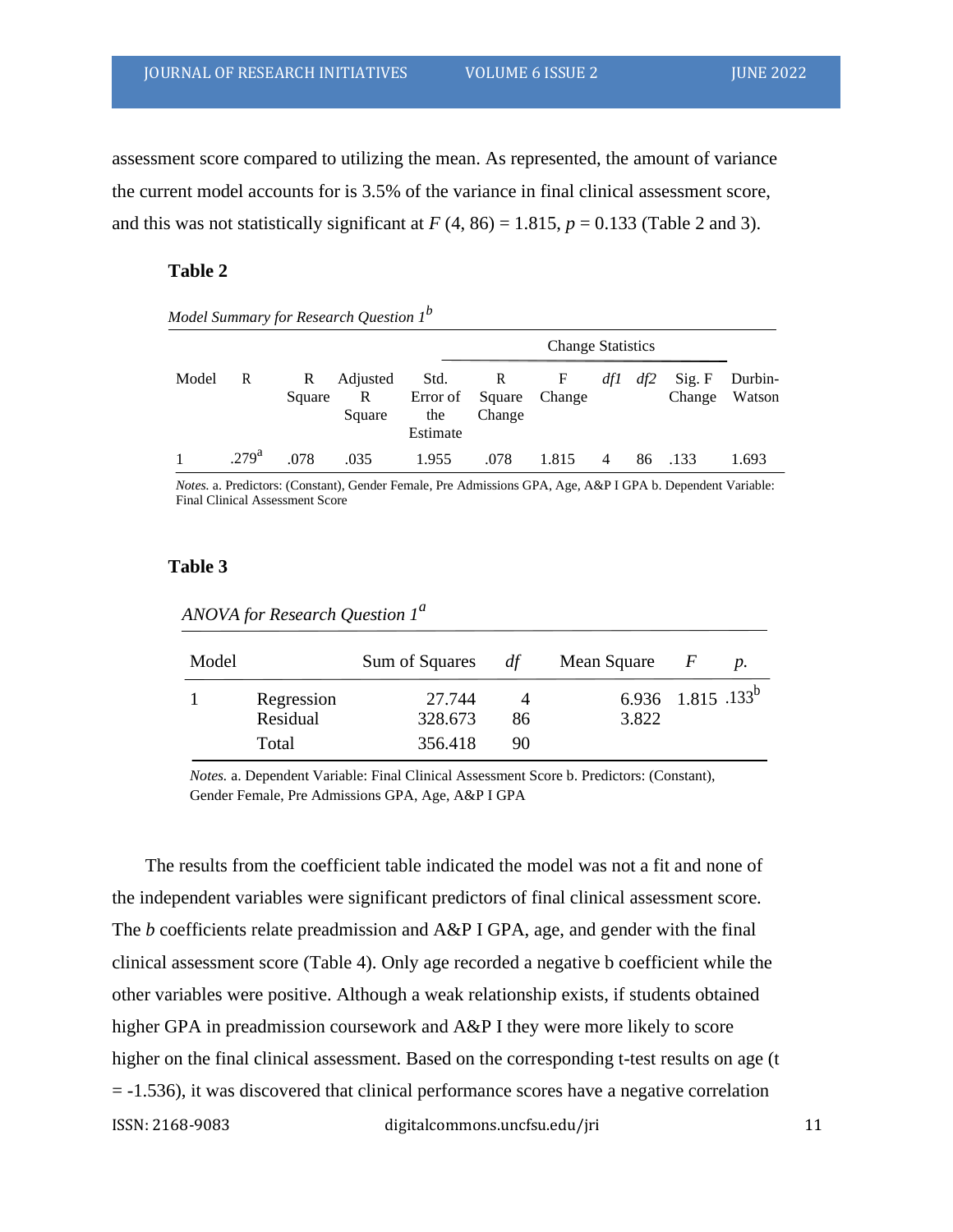with age. Gender male based on pre-set conditions to keep independent variables was excluded from the final analysis. Based on the data analysis the null hypothesis was retained. There is no significant relationship between the final clinical assessment score and preadmission GPA and the age, gender, A&P I GPA, for ADN students.

# **Table 4**

|                           | Unstandardized Standardized<br>Coefficients |               | Coefficients |          |       | Interval for B | 95.0% Confidence | Collinearity<br><b>Statistics</b> |       |
|---------------------------|---------------------------------------------|---------------|--------------|----------|-------|----------------|------------------|-----------------------------------|-------|
| Model                     | B                                           | Std.<br>Error | Beta t       |          | Sig.  | Lower<br>Bound | Upper<br>Bound   | Tolerance                         | VIF   |
| Constant)<br>1 (          | 88.510                                      | 1.912         |              | 46.290   | .000. | 84.709         | 92.312           |                                   |       |
| Age                       | $-.044$                                     | .028          | $-.162$      | $-1.536$ | .128  | $-.100$        | .013             | .961                              | 1.041 |
| Pre-<br>Admissions<br>GPA | .857                                        | .613          | .158         | 1.398    | .166  | $-361$         | 2.074            | .838                              | 1.193 |
| A & P<br><b>GPA</b>       | .222                                        | 322           | .077         | .690     | .492  | $-.418$        | .826             | .857                              | 1.167 |
| Gender<br>Female          | .733                                        | .451          | .169         | 1.624    | .108  | $-.165$        | 1.631            | .987                              | 1.013 |

Coefficients for Research Question 1<sup>a</sup>

Note. a. Dependent Variable: Final Clinical Assessment Score

# **Findings for Research Question Two**

The second research question investigated the relationship between the A&P I GPA and the  $E^2$  score. Simple regression was used to analyze the variability of a single dependent variable,  $E^2$  score, by a single independent variable, A&P I GPA (Creswell, 2012). Seven assumptions must be met before a simple linear regression can be performed. The two non-testable assumptions were met where the dependent variable is continuous and an independent variable on a continuous or nominal level. The dependent variable of the  $E^2$  score was measured on a continuous scale. The one predictor variable of A&P I GPA was measured on a continuous scale.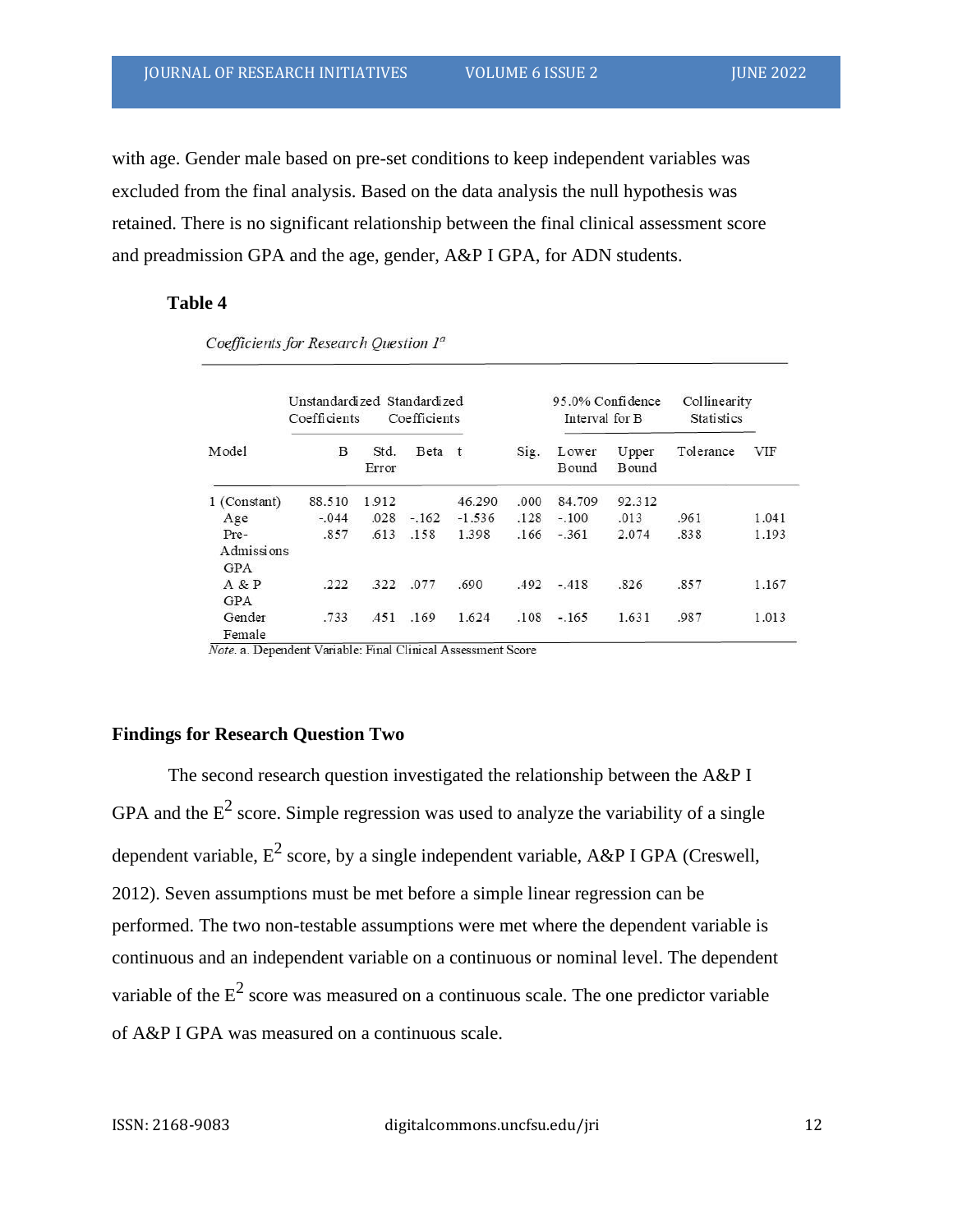All seven assumptions were met, so the linear regression was performed. The amount of variance the current model accounts for is 3.4% of the variance in the final clinical assessment score and was not statistically significant at  $F(1, 89) = 3.012$ ,  $p = 0.082$  (Table 5 and 6). This means the model is not a fit and the independent variable was not a significant predictor of the  $E^2$  score. The null hypothesis was retained, and there is no significant relationship between the A&P I GPA and the  $E^2$  score for a South Texas ADN program's 2016 and 2017 graduates.

# **Table 5**

*Model Summary for Research Question Two*

*Model Summary for Research Question Two*

| Model |       | R Square | Adjusted R<br>Square | Std. Error of<br>the Estimate |
|-------|-------|----------|----------------------|-------------------------------|
|       | .184a | .034     | .023                 | 8.28955                       |

*Note.* a. Predictors: (Constant), A&P I GPA

# Table 6

| Model | ANOVA for Research Question $2^a$           | Sum of<br>Squares | df       | Mean<br>Square          | F | $p$ .      |
|-------|---------------------------------------------|-------------------|----------|-------------------------|---|------------|
|       | Regression $213.163$ 1<br>Residual<br>Total | 6115.777          | 89<br>90 | 213.163 3.102<br>68.717 |   | $.082^{b}$ |

Notes. a. Dependent Variable: Exit Exam Score b. Predictors: (Constant), A & P GPA

#### **Findings of Research Question Three**

ISSN: 2168-9083 digitalcommons.uncfsu.edu/jri 13 The final research question for the study determined if there was a significant relationship between the  $E^2$  score and the final clinical assessment score for ADN 2016 and 2017 graduates from a South Texas program. The Pearson coefficient (*r*) is a bivariate measure of association of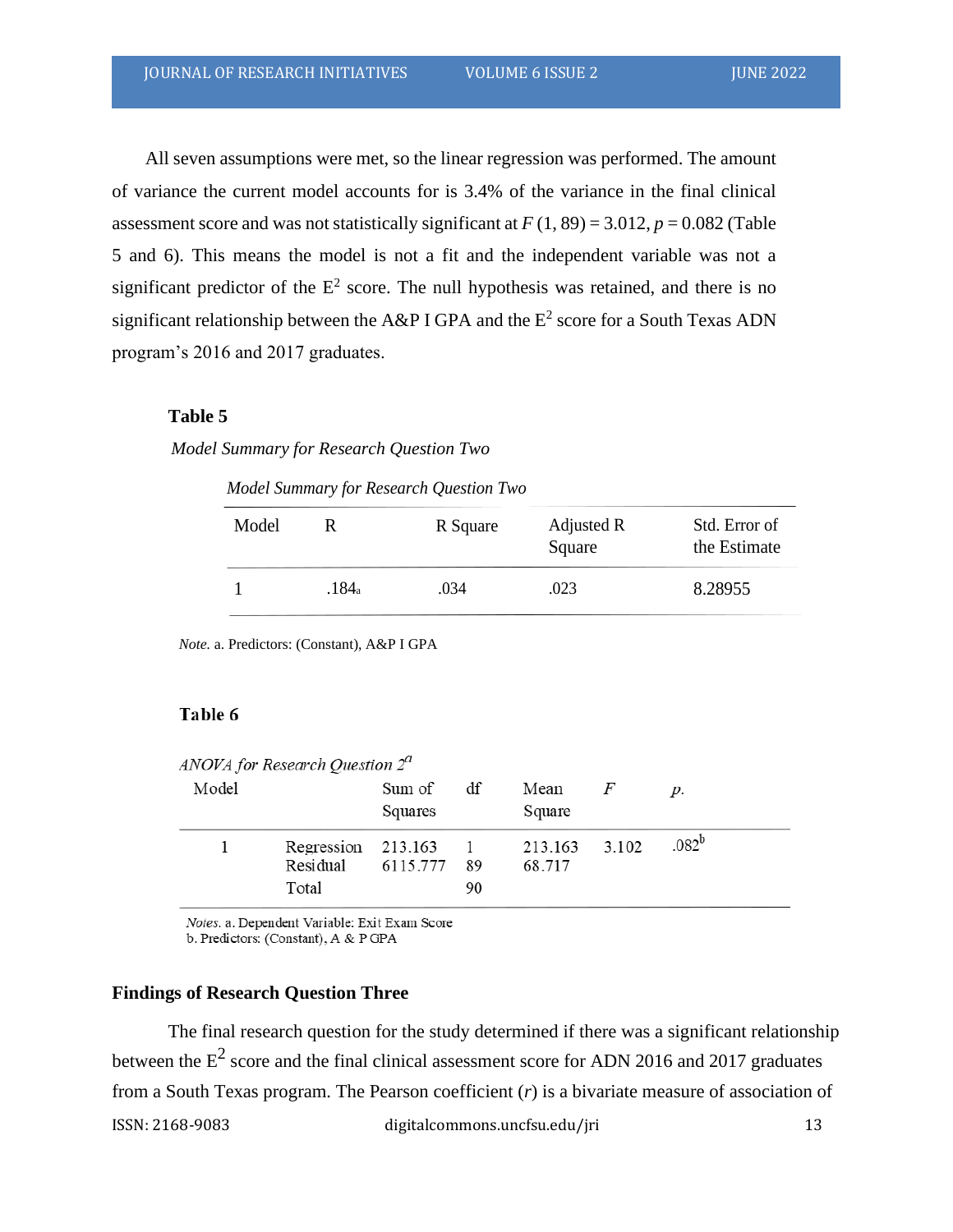the relationship between two variables (Salkind, 2014). A bivariate analysis using the Pearson correlation coefficient (*r*) was conducted to assess the relationship between the  $E^2$  score and the final clinical assessment score.

The correlation coefficient analysis was completed on the  $E^2$  score and the final clinical assessment score which determined to be not significant at  $r = .184$ ,  $p = 0.081$ (Table 7). A correlation from .0 to 2 demonstrates a weak or no relationship between variables (Salkind, 2014). Thus, the null hypothesis was retained, and there is no significant relationship between the  $E^2$  score and the final clinical assessment score amongst the 2016 and 2017 graduates from a South Texas ADN program.

# **Table 7**

|                       |                                              | Exit Exam Score CP Eval Score |              |
|-----------------------|----------------------------------------------|-------------------------------|--------------|
| $E^2$ Score           | <b>Pearson Correlation</b><br>$p(2$ -tailed) |                               | .184<br>.081 |
|                       | N                                            | 91                            | 91           |
| <b>Final Clinical</b> | Pearson Correlation                          | -184                          |              |
| Assessment            | $p(2$ -tailed)                               | .081                          |              |
| Score                 |                                              |                               |              |

# *Correlations for Research Question Three*

#### **Discussion**

The research contributes to existing literature focusing on academic admission criteria, attrition, and demographics that impact the academic success of ADN students. However, the lack of research on factors that affect students' clinical performance is an area that requires immediate investigation considering the requirements of the nursing profession (Pitt et al., 2012). The purpose of this research was to explore and obtain a better understanding and examine the academic and demographic variables related to the academic and clinical performance of students from an ADN program utilizing competency-based education in South Texas.

Cline (2013) researched admission criteria factors that predicted graduation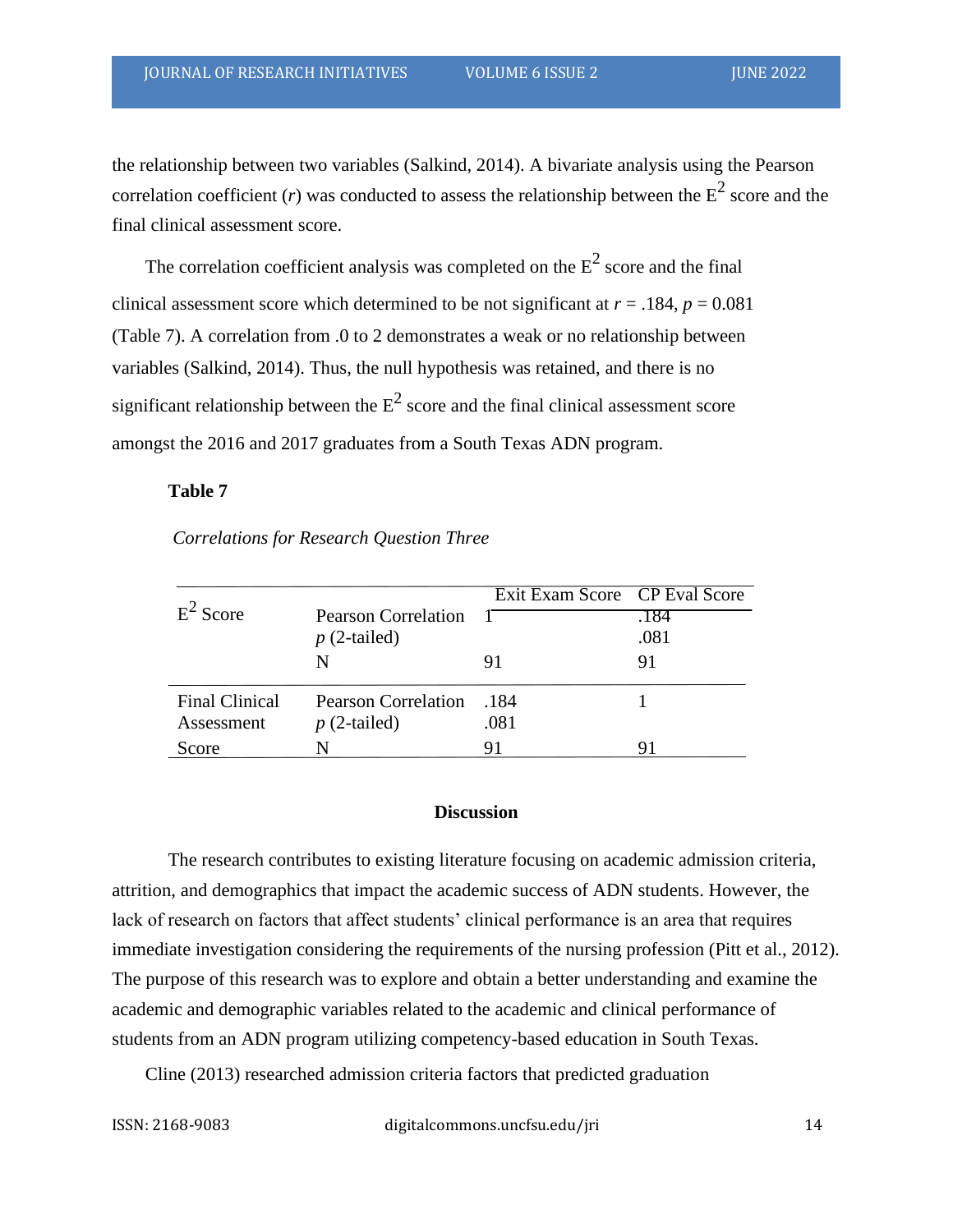achievement to help alleviate the nursing shortage. Research (Schmidt & MacWilliams, 2011) stated the importance of identifying best practices to ensure skilled nursing is critical for programs to admit applicants who are likely to succeed and address the nursing shortage. Cline's (2013) mixed method research discovered the criteria likely to predict success were overall college GPA, college science GPA, perseverance, and hardiness. The results of what (Cline, 2013) was compared to graduation as the current research concluded that academic variables (preadmission GPA and A&P I GPA) did not significantly correlate to the final clinical assessment score of ADN students.

Additional studies proved that success in anatomy and physiology did not strongly predict NCLEX-RN success (Jeffreys, 2007; Seldomridge & DiBarolo, 2004). The conduct research results correlated with these findings due to the weak correlation between A&P I GPA and the  $E^2$  scores of ADN students. Previous researchers found the  $E^2$  score did not accurately predict success on the NCLEX-RN exam (Alameida et al., 2011). Therefore, the current research indirectly suggests  $A\&P$  I GPA is not a great academic variable to predict the overall academic success of nursing students. Research (Salvatori, 2001) stressed that preadmission overall GPA is the best predictor of academic achievement in all of the health professions, however, the correlation between preadmission GPA and clinical performance is insufficient. Therefore, the results of research question one coincides with the conclusions from the literature (Salvatori, 2001).

### **Limitations**

The retrospective data does not allow for the ability to examine students randomly and renders a disadvantage due to reviewing past data rather than current relevant data. The limitations of the research included preadmission GPA, A&P I GPA, clinical assessment tool, population, and program sample size. The research did not focus on standardized test as an admission criterion, which may be a more reliable academic variable than preadmission and A&P I GPAs. The preadmission and A&P I GPAs were obtained from multiple institutions and instructors, which did not provide consistency in overall achievement.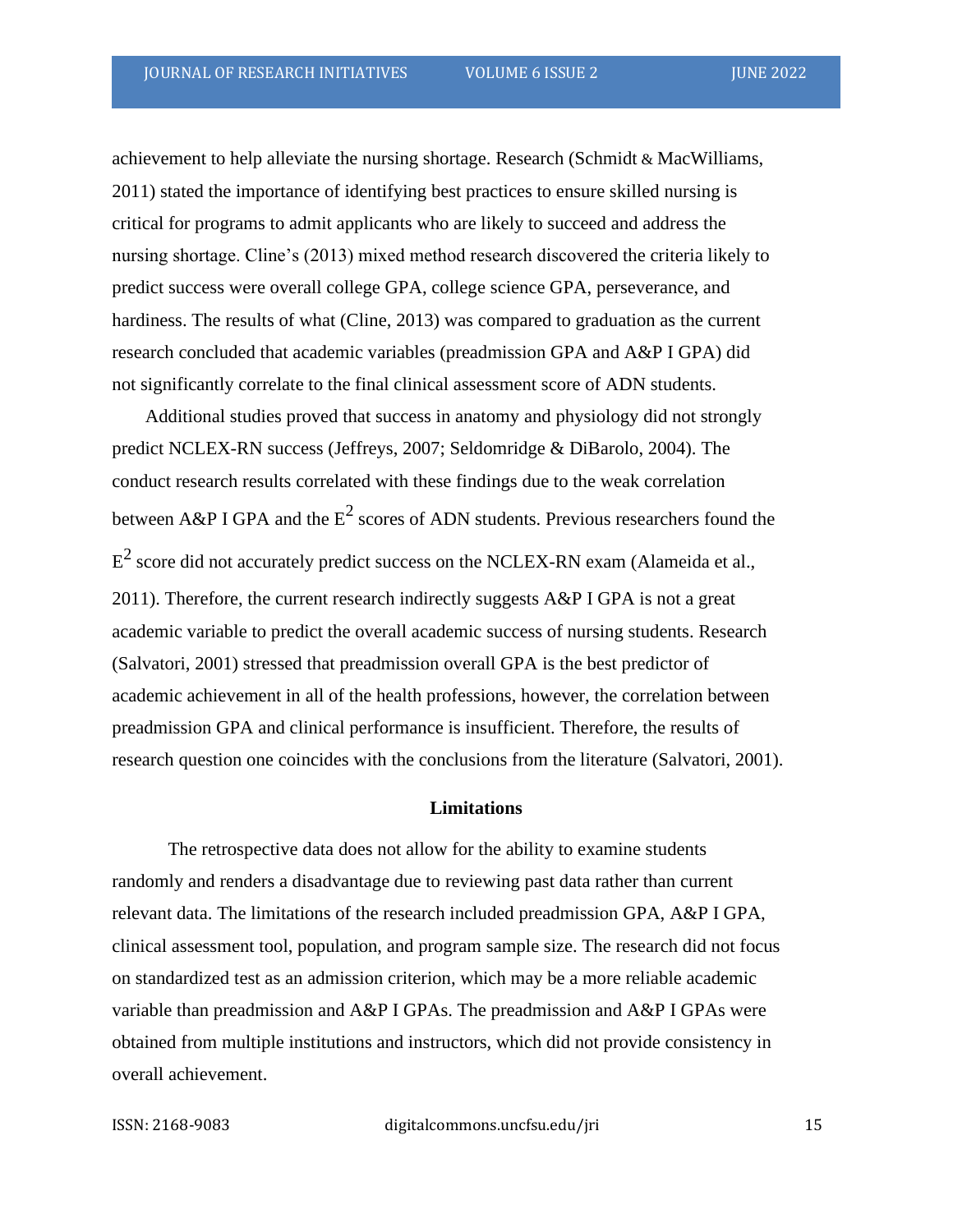Another significant limitation of the research was the clinical assessment tool utilized in the clinical setting for this particular program was not a standardized assessment instrument used by other nursing programs. Due to this loss of standardization, the reliability of the evaluating tool limits the results of the research. Student assessment in the clinical setting also requires consistency in evaluating to avoid subjectivity between instructors. This method establishes a concern about the reliability of the assessment results.

Convenience sampling was applied to the population of the research which was limited to one institution and targeted only graduates from 2016 and 2017. As it included only ADN students from one program, the results were limited and cannot be generalized to other nursing programs or other institutions. Students accepted into the program, but did not graduate, were not included in the research; therefore, attrition was not investigated. The number of applicants admitted into the program who did not progress to graduation due to academic and nonacademic reasons was deficient. For this reason, statistical analysis was not utilized on accepted students failing to graduate.

This research used a sample size of 91 from a small, ADN program in South Texas. The findings of the research may not be generalized to other nursing programs, locations, and enrollment. A larger sample of multiple nursing programs would provide support for the findings presented in this research. The outcomes from this research can serve as guidance for faculty to evaluate academic and demographic variables that relate to the clinical success of students.

#### **Future Research**

There were various limitations to the current research which should be addressed in future research. First, the sample size of  $(n = 91)$  from a single ADN program, which included only graduates from 2016 and 2017, may have increased the potential for sampling error; therefore, further research should attempt to increase the sample size programs in Texas. Interested researchers may want to consider investigating nursing programs across the US. Increasing the variation in admission criteria from nursing programs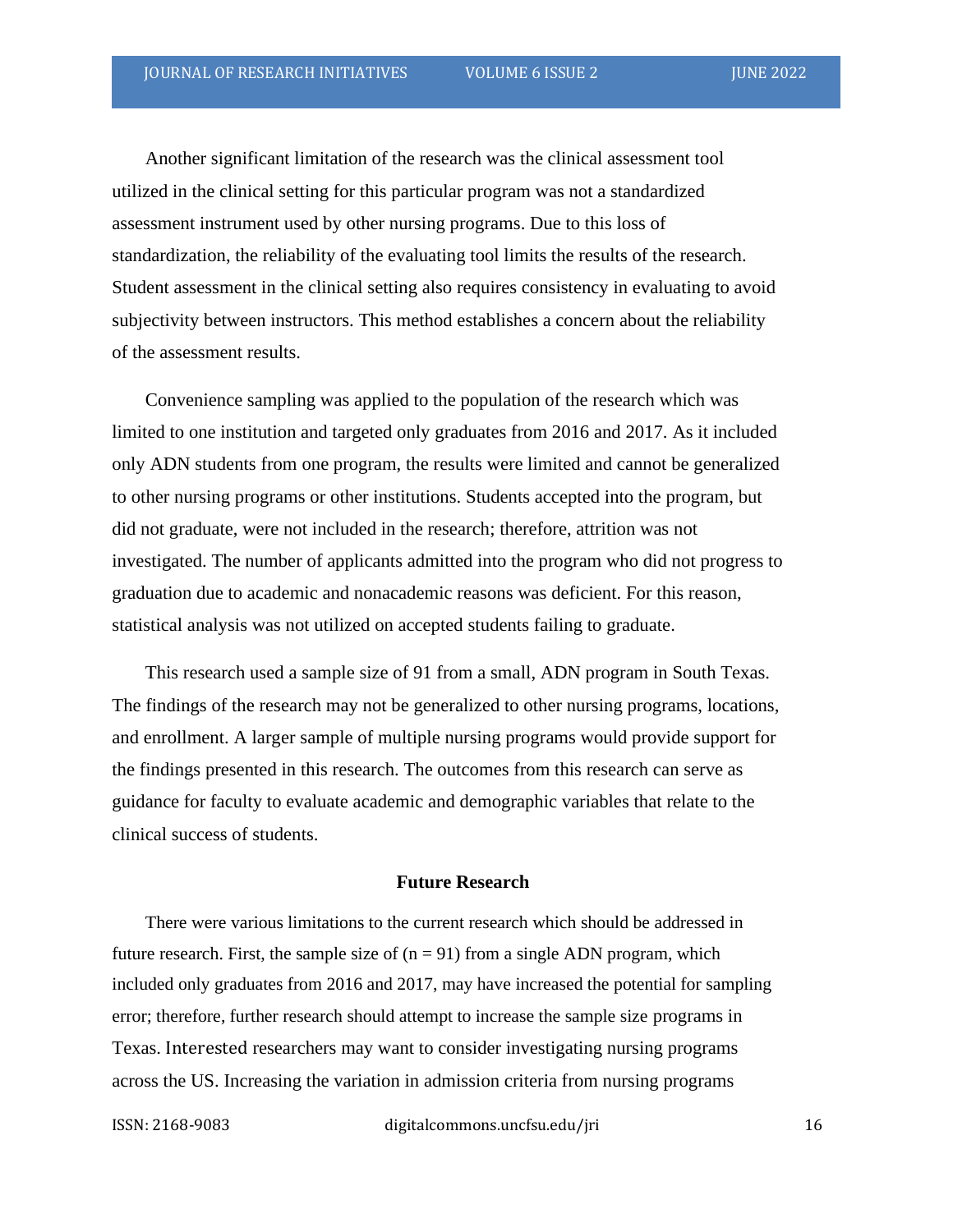across the country would provide a more representative sample and a comprehensive understanding of relationships between variables and student success.

Another recommendation for future research is to examine the reliability of multiple clinical evaluation tools utilized by various nursing programs. This research did not use qualitative methods to determine how students and faculty felt about the evaluation process. Further recommendations also include the use of standardized tests as an independent academic variable to ensure consistency of scores rather than preadmission and prerequisite courses GPAs.

Also, this research did not include the examination of students accepted into the program that did not graduate. Therefore, attrition was not investigated. Future qualitative research should investigate the number of applicants admitted into the program that did not progress to graduation to determine if it was due to academic, nonacademic reasons, or clinical performance. Further research in this area could assist in determining the variables that impact the clinical performance of students and aid in modifying admission criteria.

Additional research into student attrition may impact social change in remediation services to generate an increase of qualified registered nurses. Further research is essential in identifying challenges nursing students are confronted with in the clinical setting to improve training and enhance the quality of clinical education (Nahid et al., 2016).

#### **Conclusion**

Nursing programs strive to graduate and retain students who will become valuable members of the profession. Nursing faculty must also consider selecting applicants who have the increased potential of being successful. The Texas Center for Nursing Workforce Studies (2017) reported that 86 out of the 119 registered nursing programs in Texas did not accept all qualified applicants who represented 10,353 (36.4%) applicants. Therefore, accurate selection of students is essential to nursing programs since there are limitations on the number of students accepted. The demand for nurses exists throughout the US and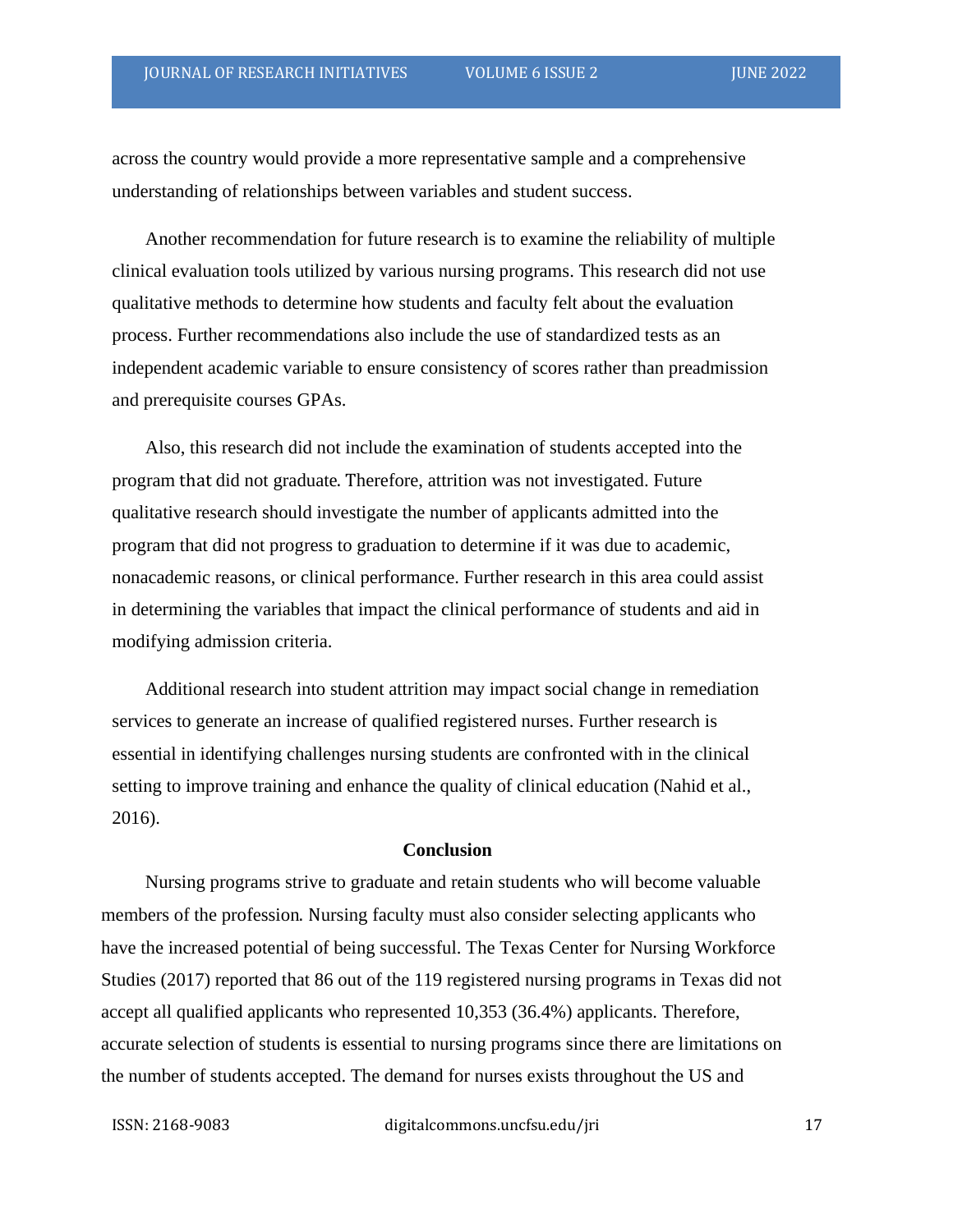according to Grant (2016) over 3 million healthcare workers are represented by nurses making it the largest and fastest growing profession. The Bureau of Labor Statistics (2017), predicted employment of nurses to increase 15 percent from 2016 to 2026.

The numerous nursing programs available, the various admission criteria from program to program, and the skills required for programs do not allow for standardized admission criteria in all nursing programs. Ingrassia (2016) revealed that most healthcare related educational programs assessed cognitive and noncognitive factors to predict academic and clinical success. Preadmission GPA was used as the overall predictor however, no standard criteria were identified (Ingrassia, 2016).

Although this study did not find a statistically significant relationship between academic and demographic variables on the  $E^2$  and clinical assessment scores, the current study adds to the sparse research-related to factors that affect clinical performance of nursing students. Yet, the research did indicate applicants should not solely be assessed on their academic background because the results confirmed weaker performing students could complete nursing competencies in the clinical setting.

Due to the present and forecasted nursing shortage in the US, it is vital for nursing programs to have adequate admission criteria to ensure program completion and licensure success. Early identification of the factors that limit academic and clinical success should be a significant component of routine and continued research for all nursing programs across the country. The research significantly assisted the administration and nursing faculty of this public community college in determining the impact, if any, of students' academic and demographic variables which affected academic and clinical performance scores. This research intends to improve the admission criteria for ADN programs and choosing qualified applicants to serve as competent nurses in their communities.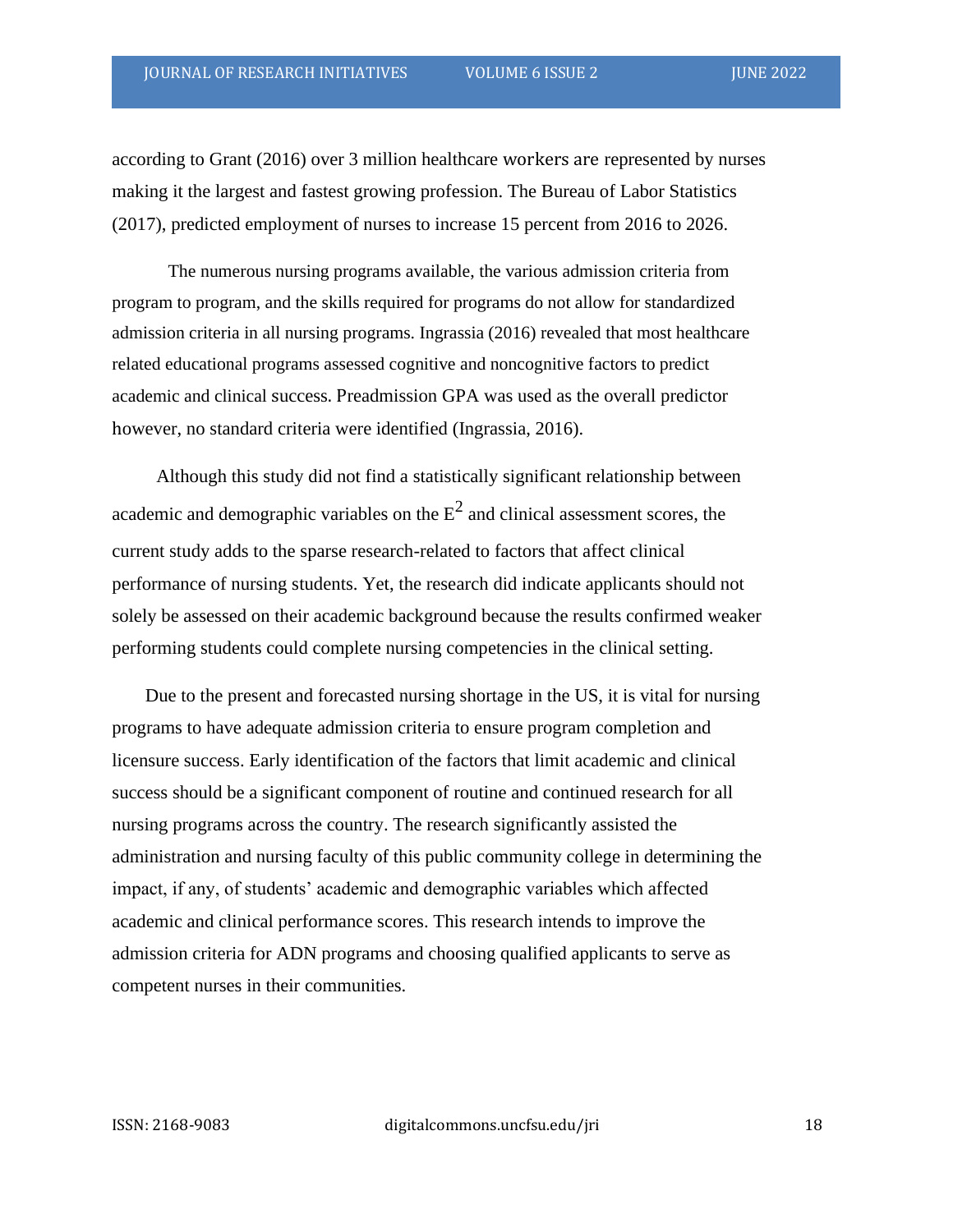#### References

- Alameida, M. D., Prive, A., Davis, H. C., Landry, L., Renwanz-Boyle, A., & Dunham, M. (2011). Predicting NCLEX-RN success in a diverse student population. *Journal of Nursing Education*, *5*, 261-267.
- Are test scores still important college admission requirements? (2018). *Petersons*. Retrieved from https://www.petersons.com/articles/collegeadmissions/collegeadmission-test-scores
- Barfield, J. P., Folio, M. R., Lam, E. T., & Zhang, J. J. (2011). Factors associated with enrollment in allied health education programs: Development of a predictive scale. *Journal of Allied Health*, *40*(2), 82-89.
- Bureau of Labor Statistics, U.S. Department of Labor, Occupational Outlook Handbook. (2017). *Registered Nurses*. Retrieved from https://www.bls.gov/ooh/healthcare/registered- nurses.htm
- Casares, G., Bradley, K., Jaffe, L., & Lee, G. (2003). Impact of the changing health care environment on fieldwork education. *Journal of Allied Health*, *32*(4), 246-251.
- Cline, J. (2013). *Perceptions of nursing education administrators regarding the relationship of admission criteria to student graduation* (Doctoral Dissertation). Retrieved from Marshall Digital Scholar.
- Cox, L., Clutter, J., Sergakis, G., & Harris, L. (2013). Learning style of undergraduate allied health students: Clinical versus classroom*. Journal of Allied Health*, *42*(4), 223-8.
- Creswell, J. (2012). *Educational research: Planning, conducting, and evaluating quantitative and qualitative research*. (4th ed). Upper Saddle River, NJ: Pearson Education Inc.
- Grant, R. (2016). The U.S. is running out of nurses. *The Atlantic*. Retrieved from http://www.theatlantic.com/health/archive/2016/02/nursing-shortage/459741/
- Ingrassia, J. (2016). Successful admission criteria to predict academic and clinical success in entry -level radiography programs. *Radiologic Technology*, *87*(5), 502- 510.
- Jacobson, L. S., & Lalonde, R. J. (2013). Proposed: A competition to improve workforce training. *Issues in Science and Technology*, *29*(4), 43-49.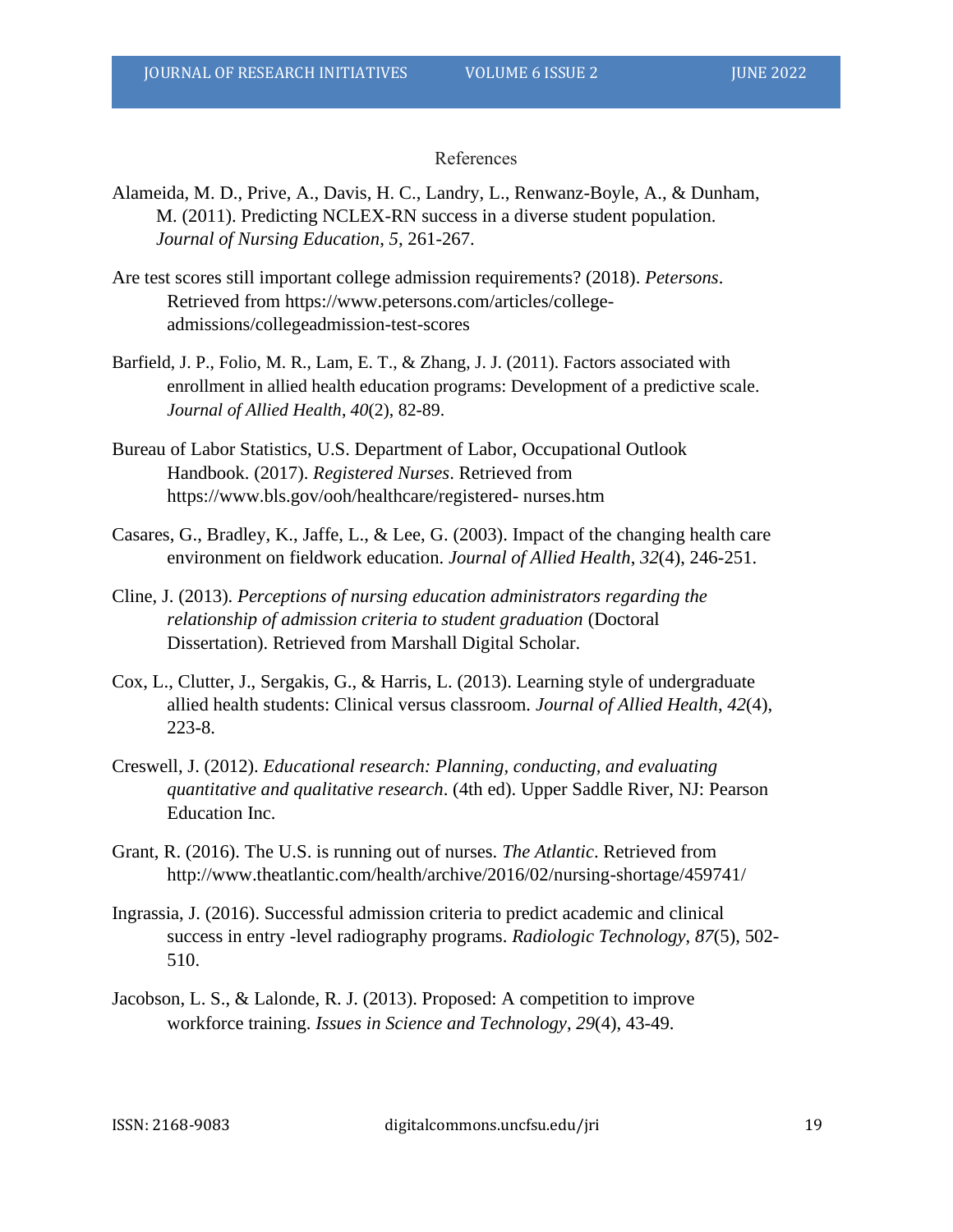- Jeffreys, M. (2007). Tracking students through program entry, progression, graduation, and licensure: Assessing undergraduate nursing student retention and success. *Nurse Education Today*, *27*, 406-419.
- Luparell, S. (2011). Incivility in nursing: The connection between academia and clinical settings. *Critical Care Nurse*, *31*(2), 92-95.
- Lynn, M. C.,  $\&$  Twigg, R. D. (2010). A new approach to clinical remediation.

*Journal of Nursing Education*, *50*(3), 172-175.

- Nahid J., Zahra M., Farkhondeh S., Camellia T., & Majid N. K. (2016). The Challenges of Nursing Students in the Clinical Learning Environment: A Qualitative Study. *The Scientific World Journal*, 2016, 1-7.
- Nancarrow, S., Moran, A., & Graham, I., (2014). Preparing a 21st century workforce: Is it time to consider clinically based, competency-based training of health practitioners? *Australian Health Review*, *38*(1), 1-7.
- Pitt, V., Powis, D., Levett-Jones, T., & Hunter, S. (2012). Factors influencing nursing students' academic and clinical performance and attrition: An integrative literature review. *Nurse Education Today*, 32, 903-913.
- Salkind, N. (2014). Statistics for people who (think they) hate statistics. (5th ed).
- Thousand Oaks, CA: SAGE Publications, Inc.
- Salvatori, P. (2001). Reliability and Validity of Admissions Tools Used to Select Students for the Health Professions. *Advances in Health Sciences Education*, *6*(2), 159-175.
- Schmidt, B., & MacWilliams, B. (2011). Admission criteria for undergraduate nursing programs. *Nurse Educator*, *36*(4), 171-174
- Seldomridge, L., & DiBarolo, M. (2004). Can success and failure be predicted for baccalaureate graduates on the computerized NCLEX-RN? *Journal of Professional Nursing*, *20*(6), 361-368.
- Texas Center for Nursing Workforce Studies. (2017). *Admission, enrollment, and graduation trends in professional nursing programs* (Publication No. 25-15092). Retrieved from www.dshs.texas.gov/chs/cnws/NEPIS/2017/2017-RN-Admission-Enrollment-Graduation.pdf

ISSN: 2168-9083 digitalcommons.uncfsu.edu/jri 20 Tilley, D. (2008). Competency in nursing: A concept analysis*. The Journal of Continuing Education in Nursing*, *39*(2), 58-64; quiz 65-6, 94.